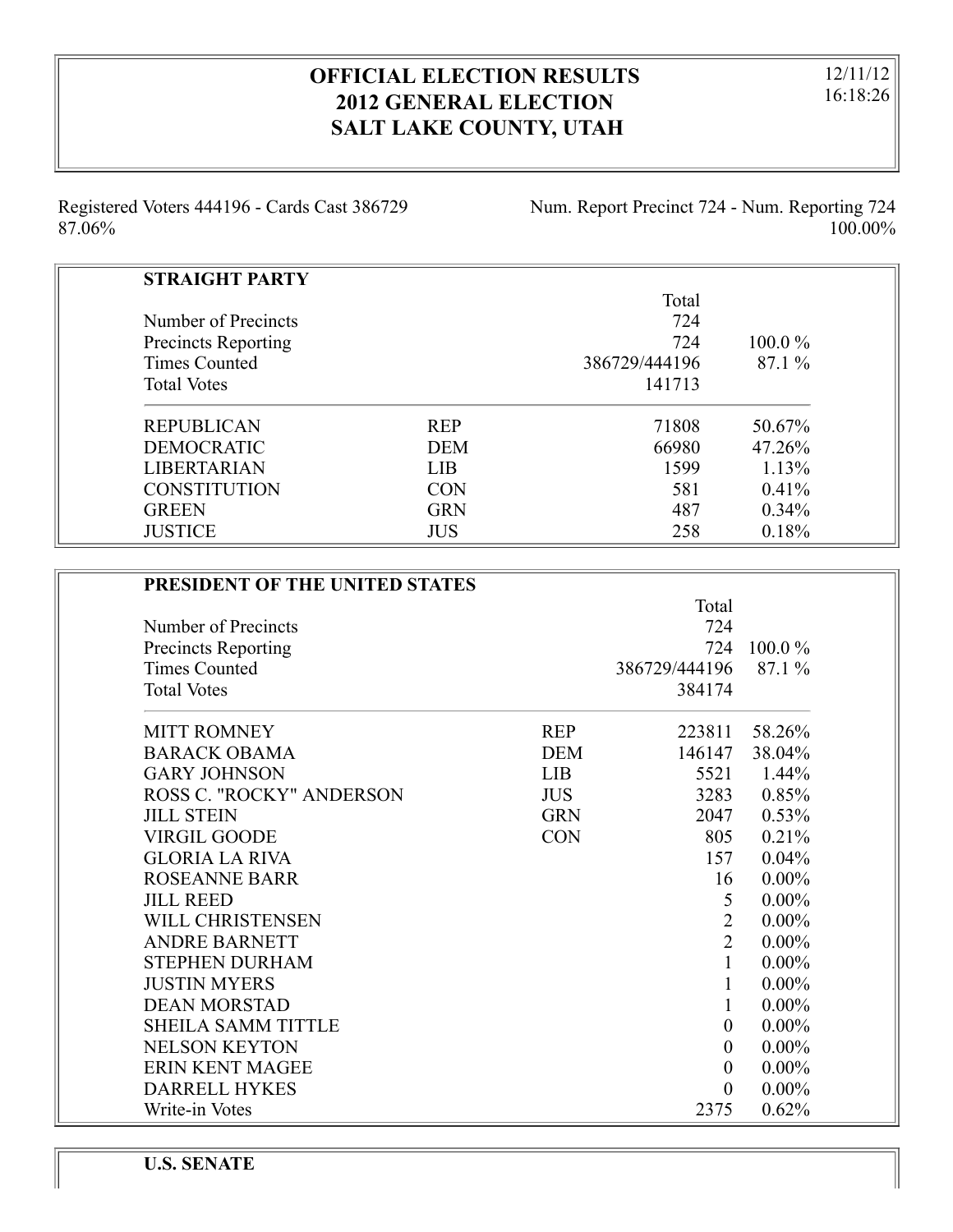|                              |            | Total         |           |
|------------------------------|------------|---------------|-----------|
| Number of Precincts          |            | 724           |           |
| <b>Precincts Reporting</b>   |            | 724           | $100.0\%$ |
| Times Counted                |            | 386729/444196 | 87.1%     |
| <b>Total Votes</b>           |            | 379316        |           |
| ORRIN G. HATCH               | <b>REP</b> | 199824        | 52.68%    |
| <b>SCOTT HOWELL</b>          | <b>DEM</b> | 162904        | 42.95%    |
| <b>SHAUN LYNN MCCAUSLAND</b> | <b>CON</b> | 9094          | 2.40%     |
| <b>DANIEL GEERY</b>          | <b>JUS</b> | 3937          | $1.04\%$  |
| <b>BILL BARRON</b>           |            | 2990          | $0.79\%$  |
| <b>JOANN S. SECRIST</b>      |            | $\theta$      | $0.00\%$  |
| Write-in Votes               |            | 567           | 0.15%     |

| <b>U.S. REPRESENTATIVE DISTRICT #2</b> |            |              |           |
|----------------------------------------|------------|--------------|-----------|
|                                        |            | Total        |           |
| Number of Precincts                    |            | 167          |           |
| <b>Precincts Reporting</b>             |            | 167          | $100.0\%$ |
| Times Counted                          |            | 87562/101139 | $86.6\%$  |
| <b>Total Votes</b>                     |            | 84117        |           |
| <b>JAY SEEGMILLER</b>                  | <b>DEM</b> | 49205        | 58.50%    |
| <b>CHRIS STEWART</b>                   | <b>REP</b> | 30297        | 36.02%    |
| <b>JOSEPH ANDRADE</b>                  |            | 1970         | 2.34%     |
| JONATHAN D. GARRARD                    | <b>CON</b> | 1412         | 1.68%     |
| <b>CHARLES E KIMBALL</b>               |            | 1127         | $1.34\%$  |
| Write-in Votes                         |            | 106          | 0.13%     |

| <b>U.S. REPRESENTATIVE DISTRICT #3</b> |            |             |           |
|----------------------------------------|------------|-------------|-----------|
|                                        |            | Total       |           |
| Number of Precincts                    |            | 163         |           |
| Precincts Reporting                    |            | 163         | $100.0\%$ |
| Times Counted                          |            | 86377/97212 | 88.9%     |
| <b>Total Votes</b>                     |            | 83450       |           |
| <b>JASON CHAFFETZ</b>                  | <b>REP</b> | 52312       | 62.69%    |
| <b>SOREN D. SIMONSEN</b>               | <b>DEM</b> | 31008       | 37.16%    |
| Write-in Votes                         |            | 130         | 0.16%     |

| <b>U.S. REPRESENTATIVE DISTRICT #4</b> |            |               |           |
|----------------------------------------|------------|---------------|-----------|
|                                        |            | Total         |           |
| Number of Precincts                    |            | 394           |           |
| <b>Precincts Reporting</b>             |            | 394           | $100.0\%$ |
| Times Counted                          |            | 212790/245845 | $86.6\%$  |
| <b>Total Votes</b>                     |            | 209756        |           |
| <b>JIM MATHESON</b>                    | <b>DEM</b> | 109599        | 52.25%    |
| MIA B. LOVE                            | <b>REP</b> | 94236         | 44.93%    |
| <b>JIM L VEIN</b>                      | <b>LIB</b> | 5626          | 2.68%     |
| Write-in Votes                         |            | 295           | 0.14%     |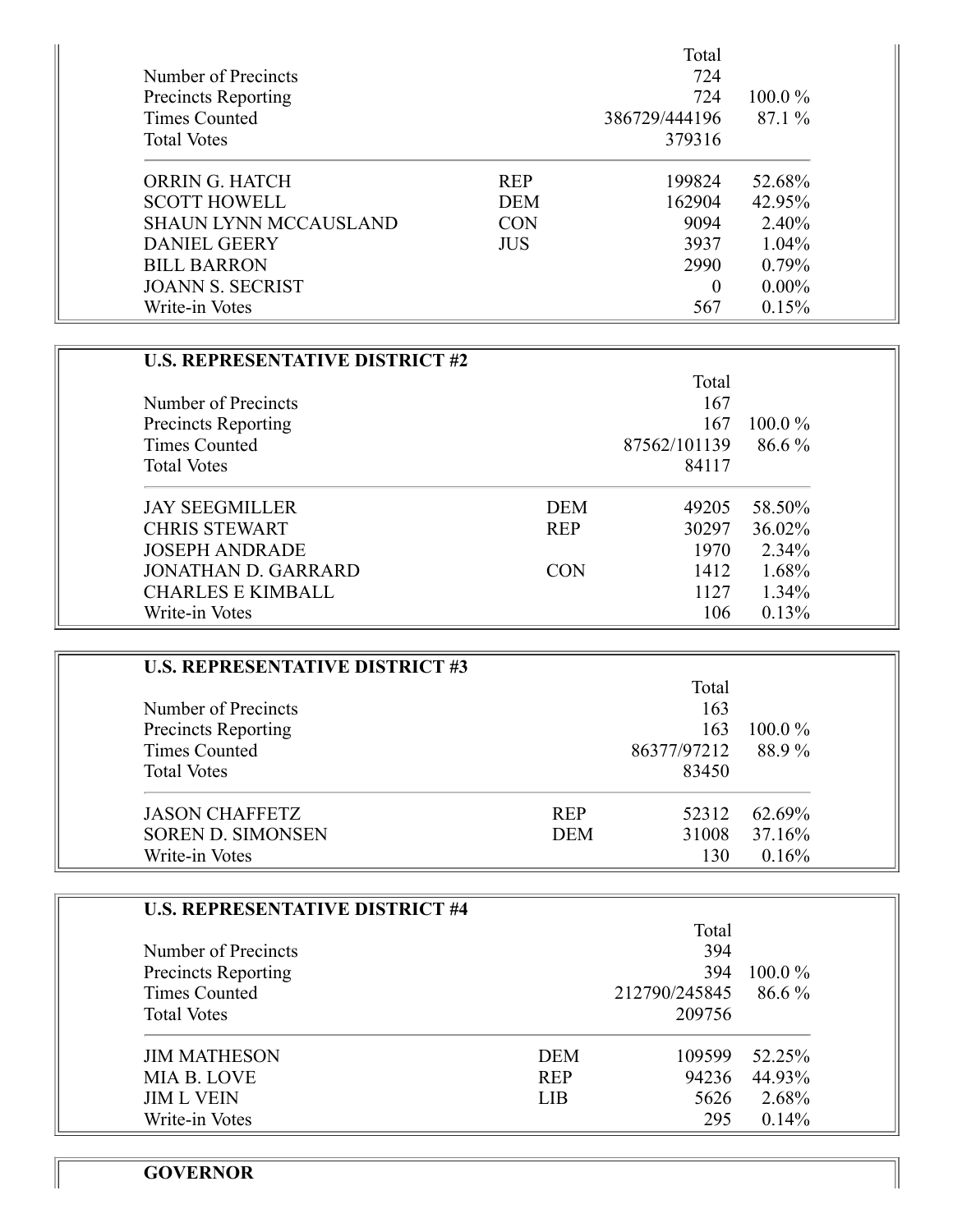| Number of Precincts<br><b>Precincts Reporting</b><br>Times Counted<br><b>Total Votes</b> |            | Total<br>724<br>724<br>386729/444196<br>378540 | $100.0\%$<br>87.1% |
|------------------------------------------------------------------------------------------|------------|------------------------------------------------|--------------------|
| <b>GARY R. HERBERT</b>                                                                   | <b>REP</b> | 209310                                         | 55.29%             |
| PETER S COOKE                                                                            | <b>DEM</b> | 154361                                         | 40.78%             |
| <b>KEN LARSEN</b>                                                                        | <b>LIB</b> | 9472                                           | 2.50%              |
| <b>KIRK D PEARSON</b>                                                                    | <b>CON</b> | 4963                                           | $1.31\%$           |
| <b>DAVID J CANNON</b>                                                                    |            |                                                | $0.00\%$           |
| <b>DENNIS C. OWEN</b>                                                                    |            | $\theta$                                       | $0.00\%$           |
| Write-in Votes                                                                           |            | 433                                            | $0.11\%$           |

| <b>STATE ATTORNEY GENERAL</b> |            |               |           |
|-------------------------------|------------|---------------|-----------|
|                               |            | Total         |           |
| Number of Precincts           |            | 724           |           |
| Precincts Reporting           |            | 724           | $100.0\%$ |
| <b>Times Counted</b>          |            | 386729/444196 | $87.1\%$  |
| <b>Total Votes</b>            |            | 372338        |           |
| <b>JOHN SWALLOW</b>           | <b>REP</b> | 194538        | 52.25%    |
| DEE W. SMITH                  | <b>DEM</b> | 155506        | 41.76%    |
| W. ANDREW MCCULLOUGH          | <b>LIB</b> | 21969         | 5.90%     |
| Write-in Votes                |            | 325           | $0.09\%$  |

| <b>STATE AUDITOR</b>   |            |               |           |
|------------------------|------------|---------------|-----------|
|                        |            | Total         |           |
| Number of Precincts    |            | 724           |           |
| Precincts Reporting    |            | 724           | $100.0\%$ |
| <b>Times Counted</b>   |            | 386729/444196 | 87.1%     |
| <b>Total Votes</b>     |            | 364386        |           |
| <b>JOHN DOUGALL</b>    | <b>REP</b> | 191891        | 52.66%    |
| <b>MARK SAGE</b>       | <b>DEM</b> | 155055        | 42.55%    |
| <b>RICHARD PROCTOR</b> | <b>CON</b> | 16886         | 4.63%     |
| Write-in Votes         |            | 554           | 0.15%     |

| <b>STATE TREASURER</b>     |            |               |           |
|----------------------------|------------|---------------|-----------|
|                            |            | Total         |           |
| Number of Precincts        |            | 724           |           |
| <b>Precincts Reporting</b> |            | 724           | $100.0\%$ |
| Times Counted              |            | 386729/444196 | 87.1%     |
| <b>Total Votes</b>         |            | 364852        |           |
| RICHARD K. ELLIS           | <b>REP</b> | 198001        | 54.27%    |
| <b>CHRISTOPHER STOUT</b>   | <b>DEM</b> | 147412        | 40.40%    |
| VINCENT C. MARCUS III      | <b>LIB</b> | 19161         | 5.25%     |
| <b>WARREN ROGERS</b>       |            | 11            | $0.00\%$  |
| Write-in Votes             |            | 267           | $0.07\%$  |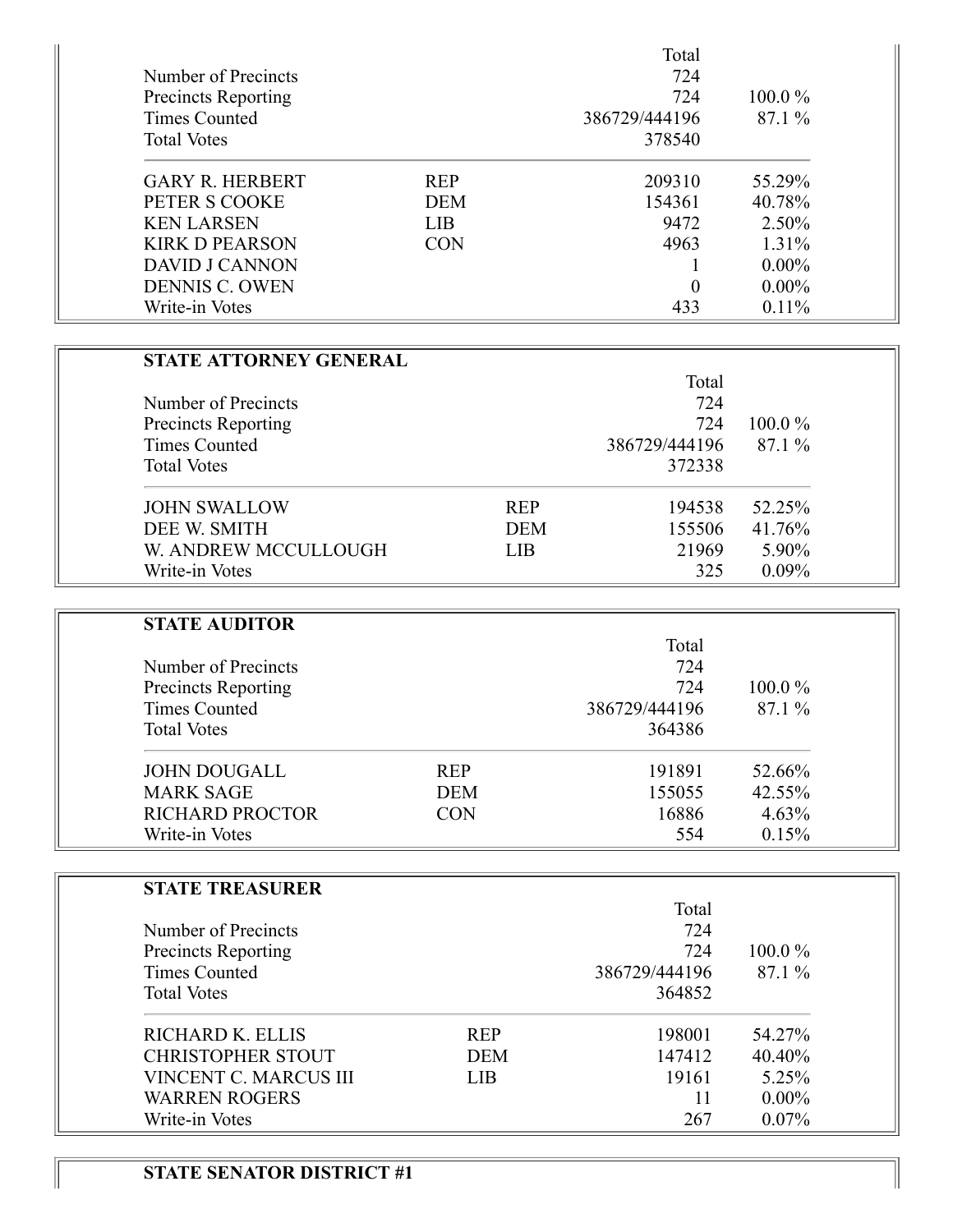|                         |            | Total       |           |
|-------------------------|------------|-------------|-----------|
| Number of Precincts     |            | 46          |           |
| Precincts Reporting     |            | 46          | $100.0\%$ |
| Times Counted           |            | 19783/24262 | 81.5%     |
| <b>Total Votes</b>      |            | 18997       |           |
| <b>LUZ ROBLES</b>       | <b>DEM</b> | 10490       | 55.22%    |
| <b>CHELSEA WOODRUFF</b> | <b>REP</b> | 8479        | 44.63%    |
| Write-in Votes          |            | 28          | 0.15%     |

| <b>STATE SENATOR DISTRICT #6</b> |            |             |           |
|----------------------------------|------------|-------------|-----------|
|                                  |            | Total       |           |
| Number of Precincts              |            | 62          |           |
| Precincts Reporting              |            | 62          | $100.0\%$ |
| <b>Times Counted</b>             |            | 34752/40332 | 86.2 %    |
| <b>Total Votes</b>               |            | 33058       |           |
| WAYNE A. HARPER                  | <b>REP</b> | 19961       | 60.38%    |
| <b>JOHN RENDELL</b>              | <b>DEM</b> | 13049       | 39.47%    |
| Write-in Votes                   |            | 48          | 0.15%     |

| <b>STATE SENATOR DISTRICT #8</b> |            |             |           |
|----------------------------------|------------|-------------|-----------|
|                                  |            | Total       |           |
| Number of Precincts              |            | 83          |           |
| <b>Precincts Reporting</b>       |            | 83          | $100.0\%$ |
| Times Counted                    |            | 40826/46315 | 88.1 %    |
| <b>Total Votes</b>               |            | 39056       |           |
| BRIAN E SHIOZAWA                 | <b>REP</b> | 22156       | 56.73%    |
| <b>JOSIE VALDEZ</b>              | <b>DEM</b> | 16864       | 43.18%    |
| Write-in Votes                   |            | 36          | $0.09\%$  |

| <b>STATE SENATOR DISTRICT #10</b> |            |             |           |  |
|-----------------------------------|------------|-------------|-----------|--|
|                                   |            | Total       |           |  |
| Number of Precincts               |            | 67          |           |  |
| Precincts Reporting               |            | 67          | $100.0\%$ |  |
| <b>Times Counted</b>              |            | 40060/46056 | 87.0 %    |  |
| <b>Total Votes</b>                |            | 33726       |           |  |
| AARON V. OSMOND                   | <b>REP</b> | 33171       | 98.35%    |  |
| Write-in Votes                    |            | 555         | 1.65%     |  |

| <b>STATE SENATOR DISTRICT #13</b> |            |           |           |
|-----------------------------------|------------|-----------|-----------|
|                                   |            | Total     |           |
| Number of Precincts               |            | 6         |           |
| <b>Precincts Reporting</b>        |            | 6         | $100.0\%$ |
| Times Counted                     |            | 3274/3723 | 87.9%     |
| <b>Total Votes</b>                |            | 2694      |           |
| <b>MARK BENSON MADSEN</b>         | <b>REP</b> | 2654      | 98.52%    |
| Write-in Votes                    |            | 40        | 1.48%     |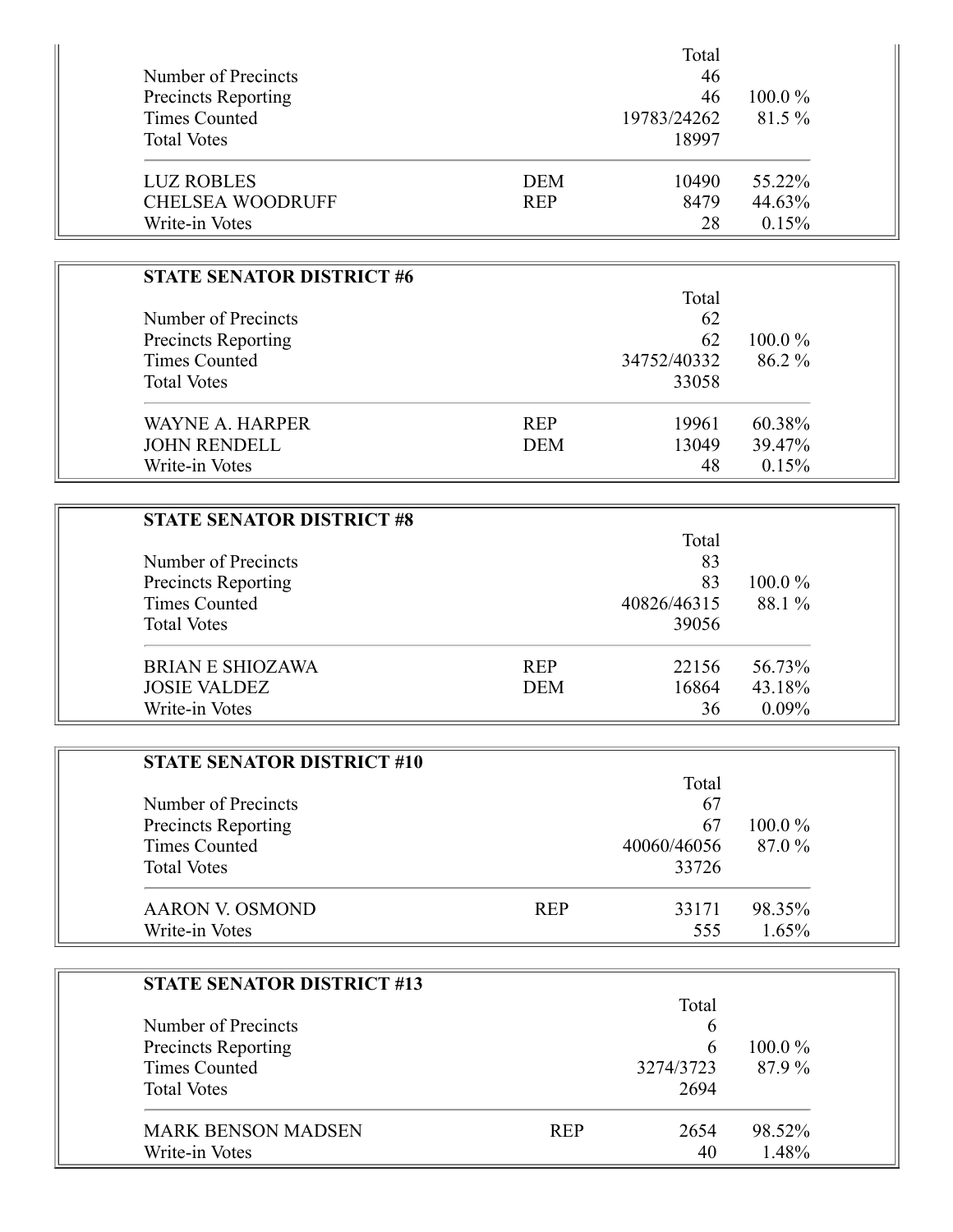| <b>STATE SENATOR DISTRICT #23</b> |            |           |           |
|-----------------------------------|------------|-----------|-----------|
|                                   |            | Total     |           |
| Number of Precincts               |            |           |           |
| <b>Precincts Reporting</b>        |            |           | $100.0\%$ |
| Times Counted                     |            | 3478/4126 | 84.3 %    |
| <b>Total Votes</b>                |            | 3321      |           |
| <b>BRECK ENGLAND</b>              | <b>DEM</b> | 2138      | 64.38%    |
| <b>TODD WEILER</b>                | <b>REP</b> | 1180      | 35.53%    |
| Write-in Votes                    |            |           | $0.09\%$  |

| <b>STATE REPRESENTATIVE DISTRICT #22</b> |            |                   |           |
|------------------------------------------|------------|-------------------|-----------|
|                                          |            | Total             |           |
| Number of Precincts                      |            | 23                |           |
| <b>Precincts Reporting</b>               |            | 23                | $100.0\%$ |
| Times Counted                            |            | 9987/12076 82.7 % |           |
| <b>Total Votes</b>                       |            | 8820              |           |
| <b>SUSAN "SUE" DUCKWORTH</b>             | <b>DEM</b> | 6402              | 72.59%    |
| <b>MARILEE ROOSE</b>                     | <b>CON</b> | 2331              | 26.43%    |
| <b>SARGE</b>                             |            | 40                | 0.45%     |
| Write-in Votes                           |            | 47                | $0.53\%$  |

| <b>STATE REPRESENTATIVE DISTRICT #23</b> |            |           |           |
|------------------------------------------|------------|-----------|-----------|
|                                          |            | Total     |           |
| Number of Precincts                      |            | 16        |           |
| Precincts Reporting                      |            | 16        | $100.0\%$ |
| <b>Times Counted</b>                     |            | 7723/9387 | 82.3%     |
| <b>Total Votes</b>                       |            | 7414      |           |
| <b>JENNIFER "JEN" SEELIG</b>             | <b>DEM</b> | 5109      | 68.91%    |
| RICHARD D.M. BARNES                      | <b>REP</b> | 2302      | 31.05%    |
| Write-in Votes                           |            |           | $0.04\%$  |

| STATE REPRESENTATIVE DISTRICT #24 |            |                    |           |
|-----------------------------------|------------|--------------------|-----------|
|                                   |            | Total              |           |
| Number of Precincts               |            | 27                 |           |
| <b>Precincts Reporting</b>        |            | 27                 | $100.0\%$ |
| Times Counted                     |            | 15879/17593 90.3 % |           |
| <b>Total Votes</b>                |            | 15064              |           |
| REBECCA CHAVEZ-HOUCK              | <b>DEM</b> | 10613              | 70.45%    |
| J. P. HUGHES                      | <b>REP</b> | 4431               | 29.41%    |
| Write-in Votes                    |            | 20                 | 0.13%     |

| <b>STATE REPRESENTATIVE DISTRICT #25</b> |             |            |
|------------------------------------------|-------------|------------|
|                                          | Total       |            |
| Number of Precincts                      | 26          |            |
| <b>Precincts Reporting</b>               |             | 26 100.0 % |
| Times Counted                            | 14931/16825 | 88.7%      |
|                                          |             |            |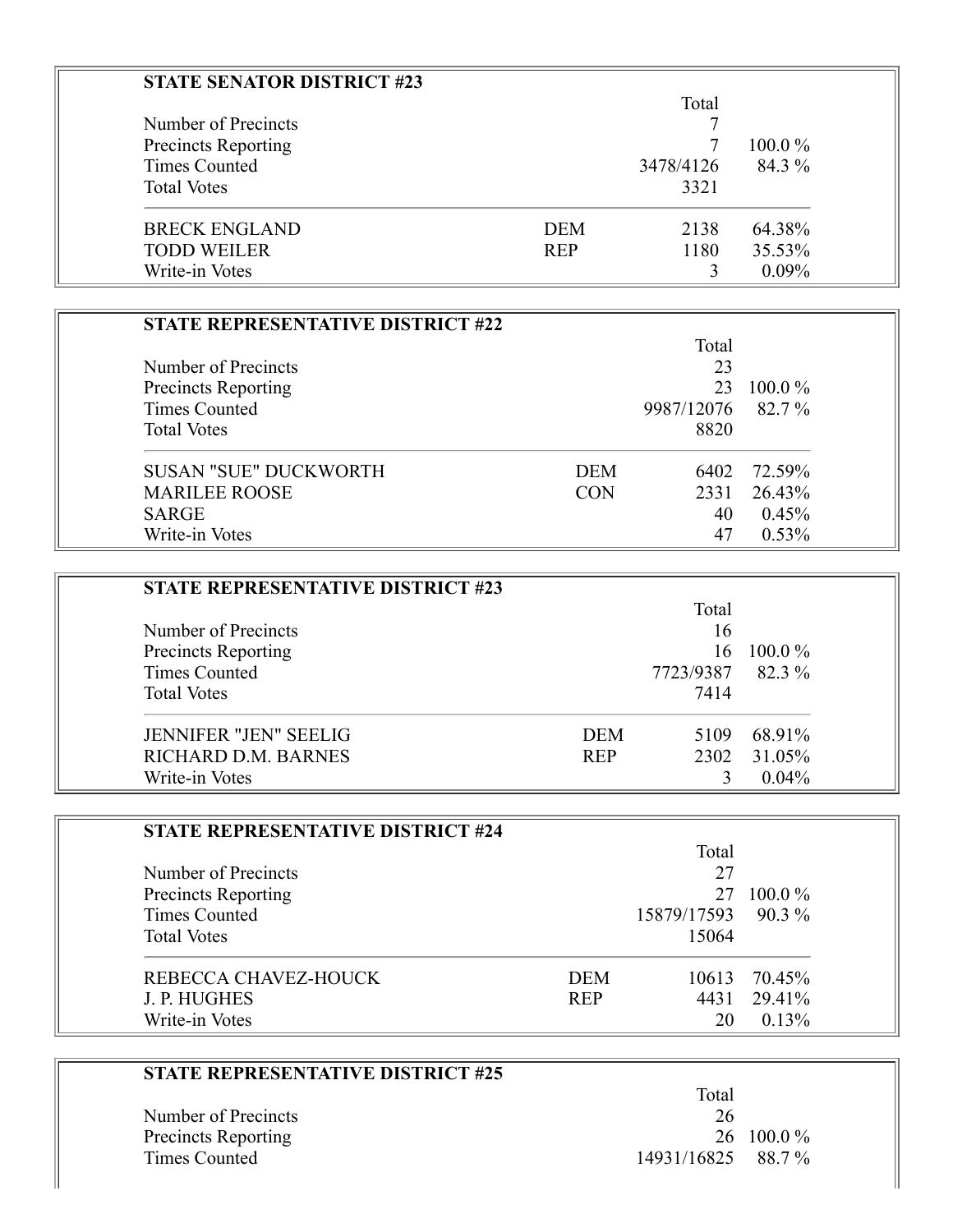| <b>Total Votes</b>                               |                          | 14073 |                                         |
|--------------------------------------------------|--------------------------|-------|-----------------------------------------|
| JOEL K. BRISCOE<br>SINAMA MELI<br>Write-in Votes | <b>DEM</b><br><b>REP</b> | 17    | 11288 80.21%<br>2768 19.67%<br>$0.12\%$ |

| <b>STATE REPRESENTATIVE DISTRICT #26</b> |            |           |           |
|------------------------------------------|------------|-----------|-----------|
|                                          |            | Total     |           |
| Number of Precincts                      |            | 19        |           |
| <b>Precincts Reporting</b>               |            | 19        | $100.0\%$ |
| Times Counted                            |            | 7919/9697 | 81.7%     |
| <b>Total Votes</b>                       |            | 7542      |           |
| ANGELA ROMERO                            | <b>DEM</b> | 4926      | 65.31%    |
| <b>ANDRES PAREDES</b>                    | <b>REP</b> | 2077      | 27.54%    |
| <b>MARK DEE WHITAKER</b>                 | <b>GRN</b> | 528       | 7.00%     |
| <b>BRYAN SMITH FARNSWORTH</b>            |            |           | $0.01\%$  |
| Write-in Votes                           |            | 10        | 0.13%     |

| STATE REPRESENTATIVE DISTRICT #28 |            |                    |           |
|-----------------------------------|------------|--------------------|-----------|
|                                   |            | Total              |           |
| Number of Precincts               |            | 31                 |           |
| <b>Precincts Reporting</b>        |            | 31                 | $100.0\%$ |
| <b>Times Counted</b>              |            | 18474/20250 91.2 % |           |
| <b>Total Votes</b>                |            | 17489              |           |
| BRIAN S. KING                     | <b>DEM</b> | 11701              | 66.90%    |
| <b>RICK RAILE</b>                 | <b>REP</b> | 5767               | 32.98%    |
| Write-in Votes                    |            | 21                 | $0.12\%$  |

| <b>STATE REPRESENTATIVE DISTRICT #30</b> |            |                    |             |
|------------------------------------------|------------|--------------------|-------------|
|                                          |            | Total              |             |
| Number of Precincts                      |            | 21                 |             |
| <b>Precincts Reporting</b>               |            |                    | 21 100.0 %  |
| <b>Times Counted</b>                     |            | 10775/12976 83.0 % |             |
| <b>Total Votes</b>                       |            | 10425              |             |
| <b>JANICE FISHER</b>                     | <b>DEM</b> |                    | 5385 51.65% |
| FRED C. COX                              | <b>REP</b> | 5029               | 48.24%      |
| Write-in Votes                           |            | 11                 | $0.11\%$    |

| <b>STATE REPRESENTATIVE DISTRICT #31</b> |            |                  |           |
|------------------------------------------|------------|------------------|-----------|
|                                          |            | Total            |           |
| Number of Precincts                      |            | 18               |           |
| <b>Precincts Reporting</b>               |            | 18               | $100.0\%$ |
| Times Counted                            |            | 8050/9878 81.5 % |           |
| <b>Total Votes</b>                       |            | 7673             |           |
| <b>LARRY WILEY</b>                       | <b>DEM</b> | 3872             | 50.46%    |
| <b>FRED C JOHNSON</b>                    | <b>REP</b> | 3795             | 49.46%    |
| Write-in Votes                           |            |                  | 0.08%     |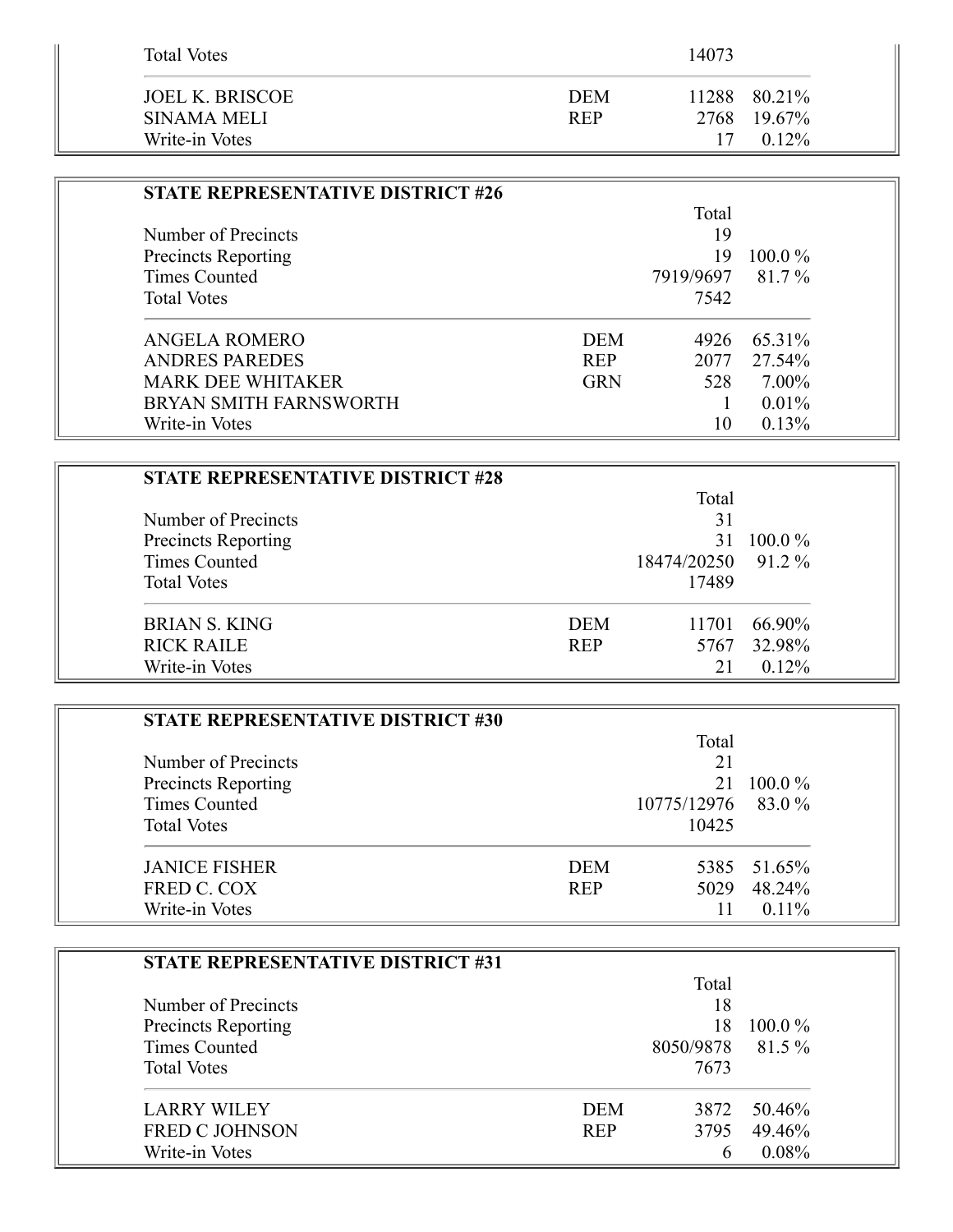| <b>STATE REPRESENTATIVE DISTRICT #32</b> |            |             |           |
|------------------------------------------|------------|-------------|-----------|
|                                          |            | Total       |           |
| Number of Precincts                      |            | 29          |           |
| <b>Precincts Reporting</b>               |            | 29          | $100.0\%$ |
| Times Counted                            |            | 17138/19788 | $86.6\%$  |
| <b>Total Votes</b>                       |            | 16380       |           |
| <b>LAVAR CHRISTENSEN</b>                 | <b>REP</b> | 10940       | 66.79%    |
| ALAIN BALMANNO                           | <b>DEM</b> | 5426        | 33.13%    |
| Write-in Votes                           |            | 14          | $0.09\%$  |

| <b>STATE REPRESENTATIVE DISTRICT #33</b> |            |            |           |
|------------------------------------------|------------|------------|-----------|
|                                          |            | Total      |           |
| Number of Precincts                      |            | 17         |           |
| <b>Precincts Reporting</b>               |            | 17         | $100.0\%$ |
| Times Counted                            |            | 8290/10000 | 82.9%     |
| <b>Total Votes</b>                       |            | 8026       |           |
| <b>CRAIG HALL</b>                        | <b>REP</b> | 4234       | 52.75%    |
| <b>LIZ MUNIZ</b>                         | <b>DEM</b> | 3782       | 47.12%    |
| Write-in Votes                           |            | 10         | $0.12\%$  |

Ξ

| <b>STATE REPRESENTATIVE DISTRICT #34</b> |            |                   |             |
|------------------------------------------|------------|-------------------|-------------|
|                                          |            | Total             |             |
| Number of Precincts                      |            | 27                |             |
| <b>Precincts Reporting</b>               |            | 27                | $100.0\%$   |
| Times Counted                            |            | 12249/14268 85.8% |             |
| <b>Total Votes</b>                       |            | 11734             |             |
| <b>JOHNNY ANDERSON</b>                   | <b>REP</b> |                   | 6255 53.31% |
| <b>CELINA L. MILNER</b>                  | <b>DEM</b> | 5464              | 46.57%      |
| Write-in Votes                           |            | 15                | $0.13\%$    |

| <b>STATE REPRESENTATIVE DISTRICT #35</b> |            |            |           |
|------------------------------------------|------------|------------|-----------|
|                                          |            | Total      |           |
| Number of Precincts                      |            | 21         |           |
| <b>Precincts Reporting</b>               |            | 21         | $100.0\%$ |
| Times Counted                            |            | 9358/11131 | 84.1 %    |
| <b>Total Votes</b>                       |            | 8905       |           |
| <b>MARK A. WHEATLEY</b>                  | <b>DEM</b> | 4780       | 53.68%    |
| <b>CASEY R FITTS</b>                     | <b>REP</b> | 3516       | 39.48%    |
| <b>CHELSEA TRAVIS</b>                    | <b>LIB</b> | 595        | 6.68%     |
| Write-in Votes                           |            | 14         | 0.16%     |

| <b>STATE REPRESENTATIVE DISTRICT #36</b> |                    |
|------------------------------------------|--------------------|
|                                          | Total              |
| Number of Precincts                      | 37                 |
| <b>Precincts Reporting</b>               | $100.0\%$<br>37    |
| Times Counted                            | 21257/23309 91.2 % |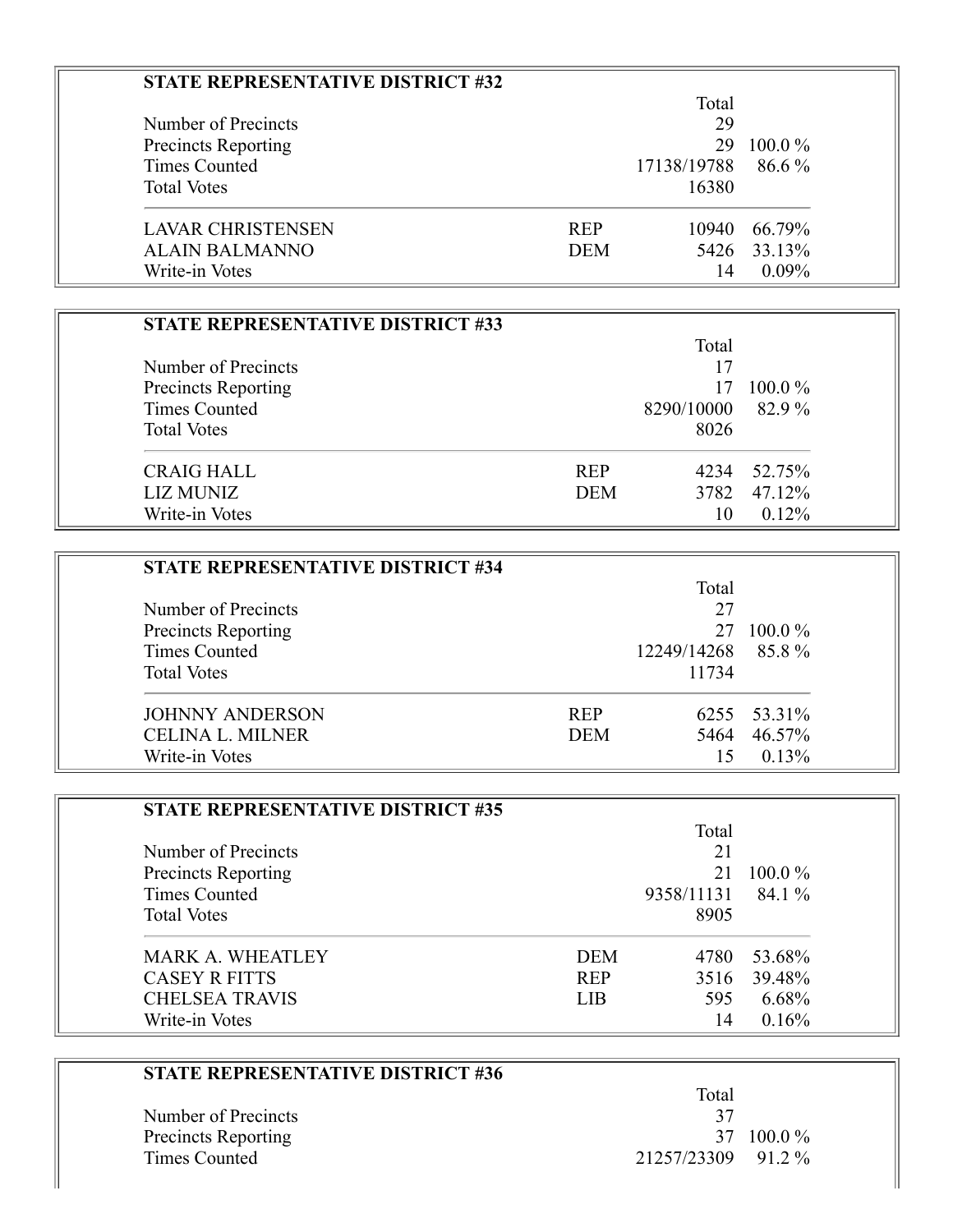| <b>Total Votes</b>                              |                          | 20470      |                                    |
|-------------------------------------------------|--------------------------|------------|------------------------------------|
| PATRICE ARENT<br>DANA DICKSON<br>Write-in Votes | <b>DEM</b><br><b>REP</b> | 8190<br>12 | 12268 59.93%<br>40.01%<br>$0.06\%$ |

| STATE REPRESENTATIVE DISTRICT #37 |            |                    |             |
|-----------------------------------|------------|--------------------|-------------|
|                                   |            | Total              |             |
| Number of Precincts               |            | 34                 |             |
| Precincts Reporting               |            | 34                 | $100.0\%$   |
| <b>Times Counted</b>              |            | 18117/20396 88.8 % |             |
| <b>Total Votes</b>                |            | 17466              |             |
| CAROL SPACKMAN MOSS               | <b>DEM</b> |                    | 9002 51.54% |
| ANNE-MARIE LAMPROPOULOS           | <b>REP</b> | 8450               | 48.38%      |
| Write-in Votes                    |            | 14                 | 0.08%       |

| <b>STATE REPRESENTATIVE DISTRICT #38</b> |            |            |           |
|------------------------------------------|------------|------------|-----------|
|                                          |            | Total      |           |
| Number of Precincts                      |            | 24         |           |
| <b>Precincts Reporting</b>               |            | 24         | $100.0\%$ |
| Times Counted                            |            | 9122/11120 | 82.0 %    |
| <b>Total Votes</b>                       |            | 8726       |           |
| <b>ERIC HUTCHINGS</b>                    | <b>REP</b> | 5079       | 58.21%    |
| <b>ELIAS S. MCGRAW</b>                   | <b>DEM</b> | 3633       | 41.63%    |
| Write-in Votes                           |            | 14         | 0.16%     |

| <b>STATE REPRESENTATIVE DISTRICT #39</b> |            |             |           |
|------------------------------------------|------------|-------------|-----------|
|                                          |            | Total       |           |
| Number of Precincts                      |            | 22          |           |
| <b>Precincts Reporting</b>               |            | 22.         | $100.0\%$ |
| Times Counted                            |            | 12895/15148 | 85.1 %    |
| <b>Total Votes</b>                       |            | 12427       |           |
| <b>JIM DUNNIGAN</b>                      | <b>REP</b> | 7484        | 60.22%    |
| <b>BARBARA EUBANKS</b>                   | <b>DEM</b> | 4928        | 39.66%    |
| Write-in Votes                           |            |             | $0.12\%$  |

| STATE REPRESENTATIVE DISTRICT #40 |            |                    |           |
|-----------------------------------|------------|--------------------|-----------|
|                                   |            | Total              |           |
| Number of Precincts               |            | 27                 |           |
| <b>Precincts Reporting</b>        |            | 27                 | $100.0\%$ |
| Times Counted                     |            | 15702/17917 87.6 % |           |
| <b>Total Votes</b>                |            | 14720              |           |
| LYNN N. HEMINGWAY                 | <b>DEM</b> | 8777               | 59.63%    |
| <b>GRACE SPERRY</b>               | <b>REP</b> | 5929               | 40.28%    |
| Write-in Votes                    |            | 14                 | 0.10%     |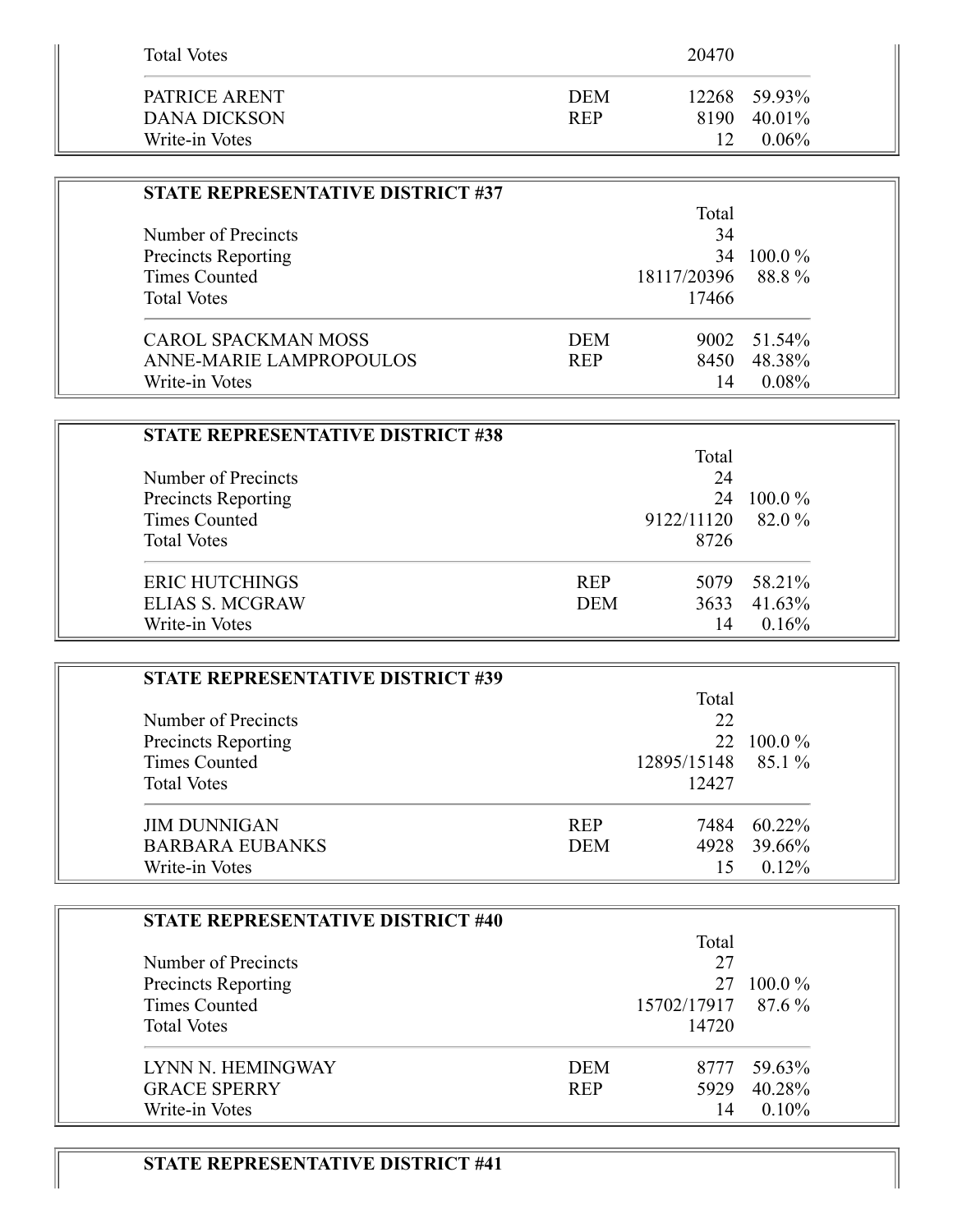|                            | Total              |              |
|----------------------------|--------------------|--------------|
| Number of Precincts        | 27                 |              |
| <b>Precincts Reporting</b> | 27                 | $100.0\%$    |
| Times Counted              | 16099/18193 88.5 % |              |
| <b>Total Votes</b>         | 13849              |              |
| DAN MCCAY                  | <b>REP</b>         | 13658 98.62% |
| Write-in Votes             | 191                | 1.38%        |

| <b>STATE REPRESENTATIVE DISTRICT #42</b> |            |                    |           |  |
|------------------------------------------|------------|--------------------|-----------|--|
|                                          |            | Total              |           |  |
| Number of Precincts                      |            | 21                 |           |  |
| Precincts Reporting                      |            | 21                 | $100.0\%$ |  |
| Times Counted                            |            | 12800/14908 85.9 % |           |  |
| <b>Total Votes</b>                       |            | 10768              |           |  |
| <b>JIM BIRD</b>                          | <b>REP</b> | 10600-             | 98.44%    |  |
| Write-in Votes                           |            | 168                | 1.56%     |  |

| <b>STATE REPRESENTATIVE DISTRICT #43</b> |            |             |             |
|------------------------------------------|------------|-------------|-------------|
|                                          |            | Total       |             |
| Number of Precincts                      |            | 22          |             |
| Precincts Reporting                      |            | 22.         | $100.0\%$   |
| Times Counted                            |            | 12522/14526 | 86.2 %      |
| <b>Total Votes</b>                       |            | 11858       |             |
| <b>EARL TANNER</b>                       | <b>REP</b> |             | 7113 59.98% |
| <b>JEFF BELL</b>                         | <b>DEM</b> |             | 4726 39.85% |
| Write-in Votes                           |            | 19          | 0.16%       |

| STATE REPRESENTATIVE DISTRICT #44 |            |                      |             |
|-----------------------------------|------------|----------------------|-------------|
|                                   |            | Total                |             |
| Number of Precincts               |            | 28                   |             |
| Precincts Reporting               |            | 28                   | $100.0\%$   |
| <b>Times Counted</b>              |            | $14075/16354$ 86.1 % |             |
| <b>Total Votes</b>                |            | 13447                |             |
| TIM M. COSGROVE                   | <b>DEM</b> |                      | 7412 55.12% |
| <b>CHRISTY ACHZIGER</b>           | <b>REP</b> | 5690                 | 42.31%      |
| <b>JOHN JACKSON</b>               |            | 334                  | 2.48%       |
| Write-in Votes                    |            | 11                   | 0.08%       |

| <b>STATE REPRESENTATIVE DISTRICT #45</b> |            |             |           |
|------------------------------------------|------------|-------------|-----------|
|                                          | Total      |             |           |
| Number of Precincts                      |            | 34          |           |
| <b>Precincts Reporting</b>               |            | 34          | $100.0\%$ |
| Times Counted                            |            | 15247/17312 | 88.1 %    |
| <b>Total Votes</b>                       |            | 14533       |           |
| <b>STEVE ELIASON</b>                     | <b>REP</b> | 8048        | 55.38%    |
| <b>GARY T FORBUSH</b>                    | <b>DEM</b> | 6471        | 44.53%    |
| Write-in Votes                           |            | 14          | 0.10%     |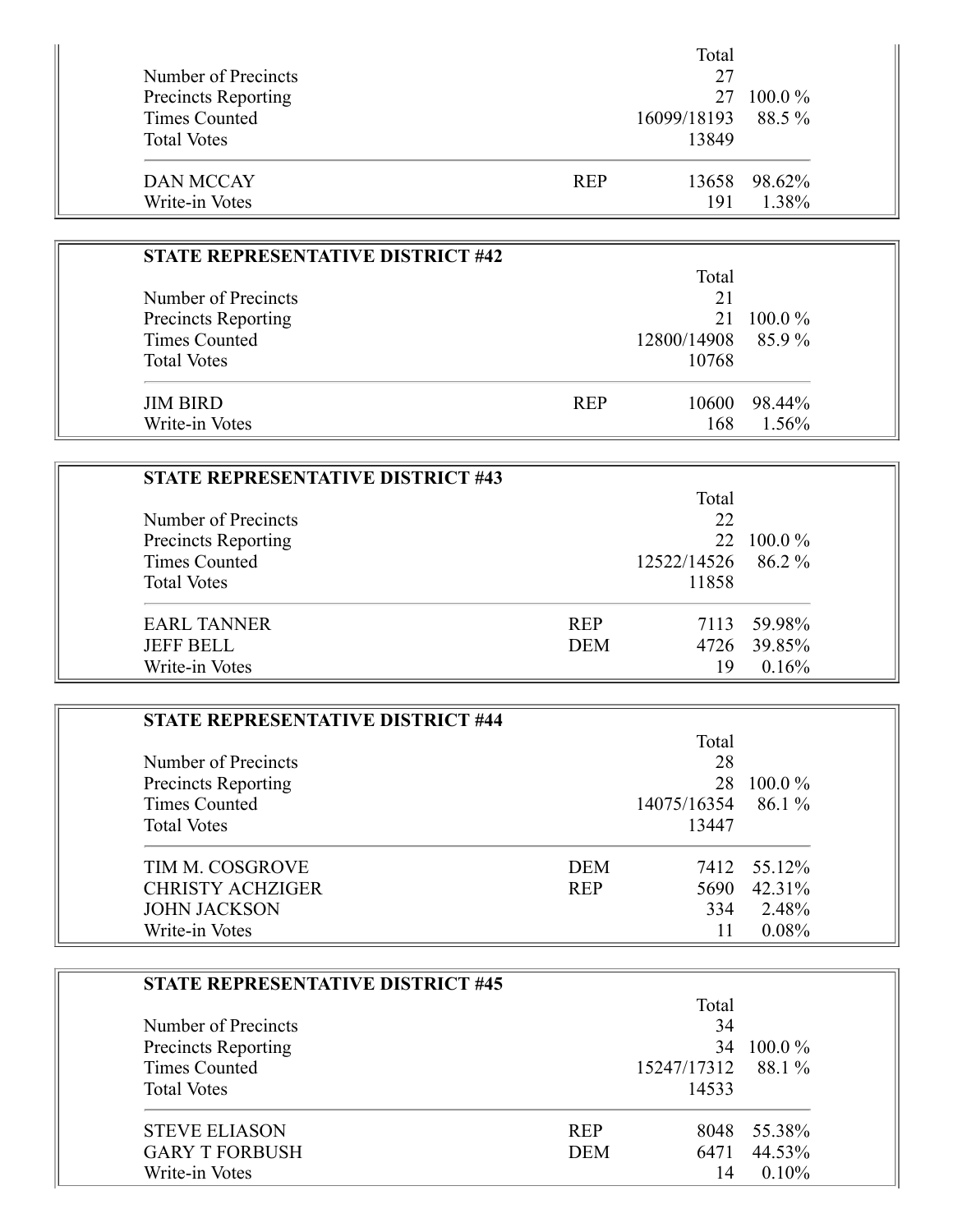| <b>STATE REPRESENTATIVE DISTRICT #46</b> |            |             |           |  |
|------------------------------------------|------------|-------------|-----------|--|
|                                          |            | Total       |           |  |
| Number of Precincts                      |            | 37          |           |  |
| <b>Precincts Reporting</b>               |            | 37          | $100.0\%$ |  |
| <b>Times Counted</b>                     |            | 18878/21140 | 89.3 %    |  |
| <b>Total Votes</b>                       |            | 18077       |           |  |
| <b>MARIE H. POULSON</b>                  | DEM        | 9869        | 54.59%    |  |
| WYATT J. CHRISTENSEN                     | <b>REP</b> | 8192        | 45.32%    |  |
| Write-in Votes                           |            | 16          | $0.09\%$  |  |

| STATE REPRESENTATIVE DISTRICT #47 |            |                   |             |  |
|-----------------------------------|------------|-------------------|-------------|--|
|                                   |            | Total             |             |  |
| Number of Precincts               |            | 25                |             |  |
| Precincts Reporting               |            | 25                | $100.0\%$   |  |
| Times Counted                     |            | 12348/14398 85.8% |             |  |
| <b>Total Votes</b>                |            | 11775             |             |  |
| <b>KEN IVORY</b>                  | <b>REP</b> |                   | 7354 62.45% |  |
| <b>JOSEPH S. HUEY</b>             | <b>DEM</b> | 3856              | 32.75%      |  |
| <b>CHASE LANTIS</b>               | LIB.       | 554               | 4.70%       |  |
| Write-in Votes                    |            | 11                | $0.09\%$    |  |

| <b>STATE REPRESENTATIVE DISTRICT #49</b> |            |             |              |
|------------------------------------------|------------|-------------|--------------|
|                                          |            | Total       |              |
| Number of Precincts                      |            | 39          |              |
| <b>Precincts Reporting</b>               |            | 39.         | $100.0\%$    |
| <b>Times Counted</b>                     |            | 19622/21900 | 89.6 %       |
| <b>Total Votes</b>                       |            | 18575       |              |
| <b>DEREK BROWN</b>                       | <b>REP</b> |             | 11365 61.18% |
| <b>MARK QUIGLEY</b>                      | <b>DEM</b> | 7191        | 38.71%       |
| <b>ZACH ROBINSON</b>                     |            |             | $0.02\%$     |
| Write-in Votes                           |            | 16          | $0.09\%$     |

| <b>STATE REPRESENTATIVE DISTRICT #50</b> |            |                    |           |  |
|------------------------------------------|------------|--------------------|-----------|--|
|                                          |            | Total              |           |  |
| Number of Precincts                      |            | 28                 |           |  |
| Precincts Reporting                      |            | 28                 | $100.0\%$ |  |
| Times Counted                            |            | 18671/21254 87.8 % |           |  |
| <b>Total Votes</b>                       |            | 17512              |           |  |
| RICH CUNNINGHAM                          | <b>REP</b> | 13508              | 77.14%    |  |
| <b>BILLIE GAY LARSON</b>                 | <b>DEM</b> | 3978               | 22.72%    |  |
| Write-in Votes                           |            | 26                 | 0.15%     |  |

| <b>STATE REPRESENTATIVE DISTRICT #51</b> |                    |
|------------------------------------------|--------------------|
|                                          | Total              |
| Number of Precincts                      |                    |
| <b>Precincts Reporting</b>               | $19 \quad 100.0\%$ |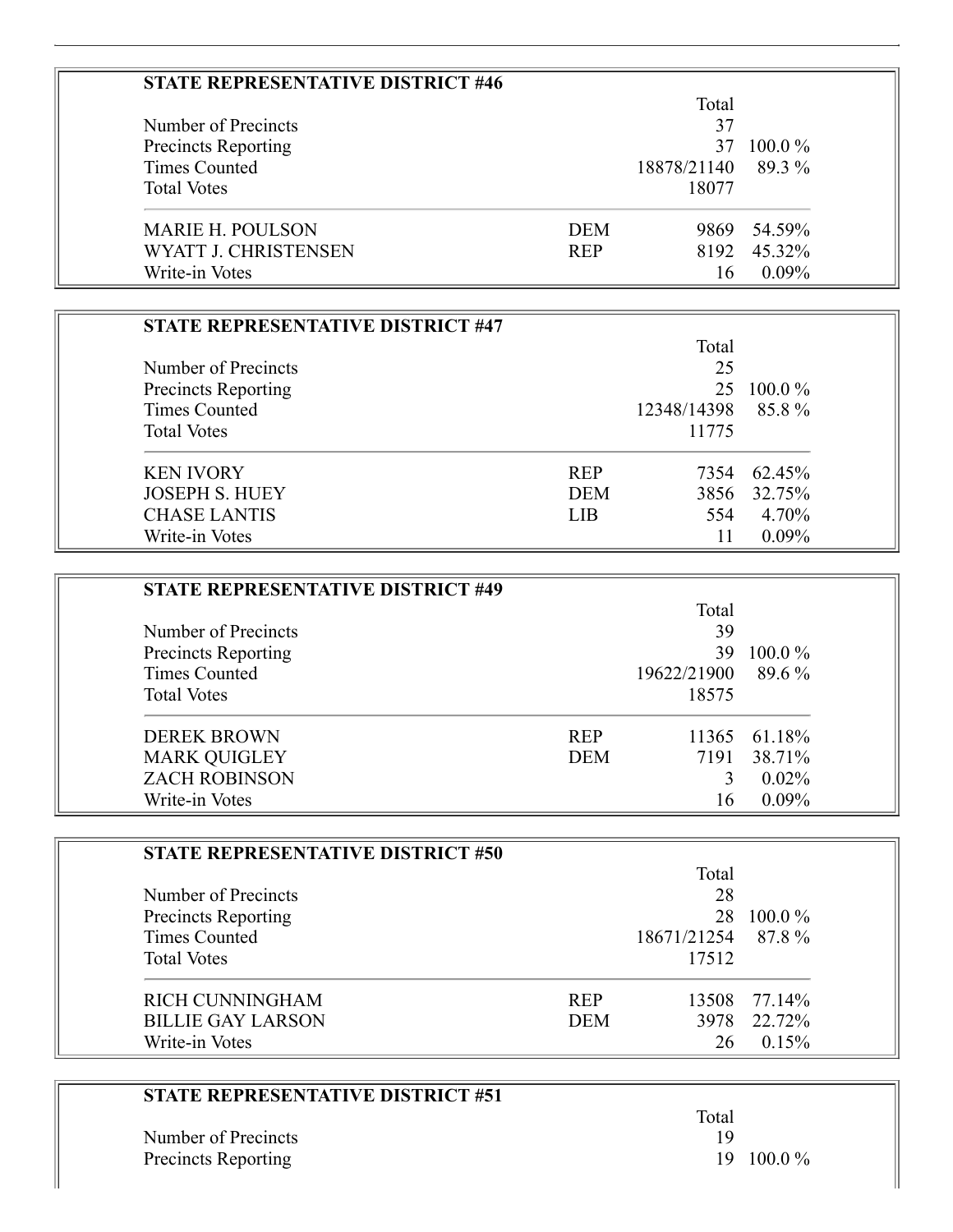| Times Counted<br><b>Total Votes</b> | $14093/16019$ 88.0 %<br>13343 |             |
|-------------------------------------|-------------------------------|-------------|
| <b>GREG HUGHES</b>                  | <b>REP</b>                    | 9270 69.47% |
| SONJA L. JORGENSEN                  | 4061<br><b>DEM</b>            | 30.44%      |
| Write-in Votes                      | 12                            | $0.09\%$    |

| STATE REPRESENTATIVE DISTRICT #52 |            |             |           |  |
|-----------------------------------|------------|-------------|-----------|--|
|                                   | Total      |             |           |  |
| Number of Precincts               |            | 26          |           |  |
| <b>Precincts Reporting</b>        |            | 26          | $100.0\%$ |  |
| Times Counted                     |            | 14508/16433 | 88.3 %    |  |
| <b>Total Votes</b>                |            | 13501       |           |  |
| <b>JOHN KNOTWELL</b>              | <b>REP</b> | 9928        | 73.54%    |  |
| DANIEL PAGET                      | <b>DEM</b> | 2958        | 21.91%    |  |
| AARON M. DAVIS                    |            | 601         | 4.45%     |  |
| Write-in Votes                    |            | 14          | $0.10\%$  |  |

| <b>COUNTY MAYOR</b>  |            |               |           |
|----------------------|------------|---------------|-----------|
|                      |            | Total         |           |
| Number of Precincts  |            | 724           |           |
| Precincts Reporting  |            | 724           | $100.0\%$ |
| Times Counted        |            | 386729/444196 | 87.1%     |
| <b>Total Votes</b>   |            | 372977        |           |
| <b>BEN MCADAMS</b>   | <b>DEM</b> | 203170        | 54.47%    |
| <b>MARK CROCKETT</b> | <b>REP</b> | 169418        | 45.42%    |
| Write-in Votes       |            | 389           | 0.10%     |

| <b>COUNTY COUNCIL AT LARGE 'C'</b> |            |                      |           |  |
|------------------------------------|------------|----------------------|-----------|--|
|                                    |            | Total                |           |  |
| Number of Precincts                |            | 724                  |           |  |
| <b>Precincts Reporting</b>         |            | 724                  | $100.0\%$ |  |
| Times Counted                      |            | 386729/444196 87.1 % |           |  |
| <b>Total Votes</b>                 |            | 363987               |           |  |
| <b>JIM BRADLEY</b>                 | <b>DEM</b> | 194797               | 53.52%    |  |
| JOSEPH M. DEMMA                    | <b>REP</b> | 168812               | 46.38%    |  |
| Write-in Votes                     |            | 378                  | $0.10\%$  |  |

| <b>COUNTY COUNCIL DISTRICT #2</b> |            |             |           |
|-----------------------------------|------------|-------------|-----------|
|                                   |            | Total       |           |
| Number of Precincts               |            | 104         |           |
| Precincts Reporting               |            | 104         | $100.0\%$ |
| Times Counted                     |            | 51713/61425 | 84.2 %    |
| <b>Total Votes</b>                |            | 48866       |           |
| MICHAEL H. JENSEN                 | <b>REP</b> | 27847       | 56.99%    |
| <b>BRENT H. GOODFELLOW</b>        | <b>DEM</b> | 20971       | 42.92%    |
| Write-in Votes                    |            | 48          | 0.10%     |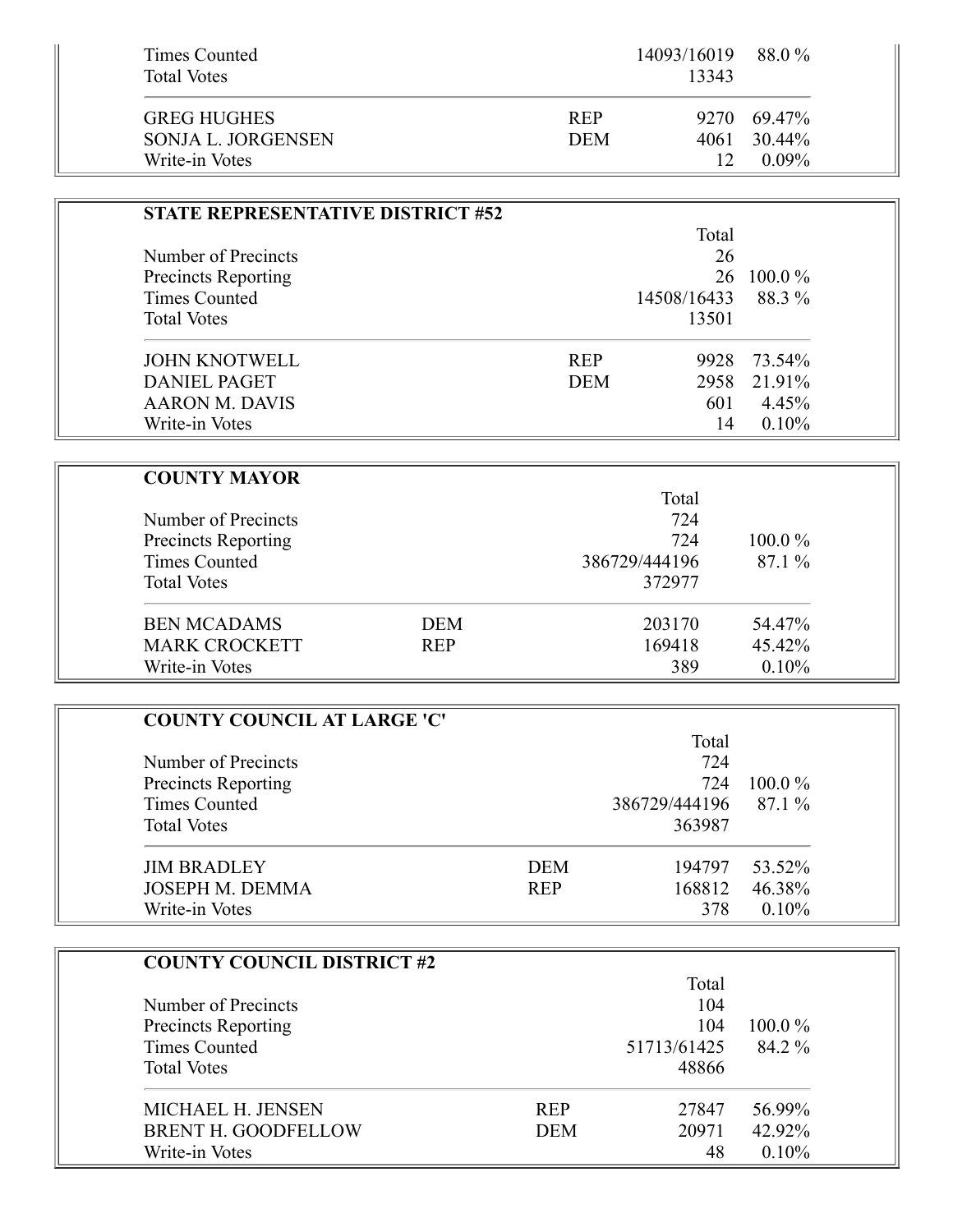| <b>COUNTY COUNCIL DISTRICT #4</b> |            |             |           |
|-----------------------------------|------------|-------------|-----------|
|                                   |            | Total       |           |
| Number of Precincts               |            | 149         |           |
| <b>Precincts Reporting</b>        |            | 149         | $100.0\%$ |
| Times Counted                     |            | 84967/94970 | 89.5 %    |
| <b>Total Votes</b>                |            | 81068       |           |
| <b>SAM F. GRANATO</b>             | <b>DEM</b> | 46673       | 57.57%    |
| <b>MELISSA W. LARSEN</b>          | <b>REP</b> | 34350       | 42.37%    |
| Write-in Votes                    |            | 45          | 0.06%     |

| <b>COUNTY COUNCIL DISTRICT #6</b> |            |             |           |
|-----------------------------------|------------|-------------|-----------|
|                                   |            | Total       |           |
| Number of Precincts               |            | 147         |           |
| <b>Precincts Reporting</b>        |            | 147         | $100.0\%$ |
| Times Counted                     |            | 77510/87865 | 88.2 %    |
| <b>Total Votes</b>                |            | 71597       |           |
| MAX L. BURDICK                    | <b>REP</b> | 44294       | 61.87%    |
| PAUL RECANZONE                    | <b>DEM</b> | 27235       | 38.04%    |
| Write-in Votes                    |            | 68          | $0.09\%$  |

| <b>STATE BOARD OF EDUCATION DISTRICT #7</b> |                    |               |
|---------------------------------------------|--------------------|---------------|
|                                             | Total              |               |
| Number of Precincts                         | 106                |               |
| <b>Precincts Reporting</b>                  |                    | $106$ 100.0 % |
| Times Counted                               | 60432/68281 88.5 % |               |
| <b>Total Votes</b>                          | 41092              |               |
| <b>LESLIE BROOKS CASTLE</b>                 |                    | 30865 75.11%  |
| <b>CARLTON A. GETZ</b>                      |                    | 9859 23.99%   |
| Write-in Votes                              | 368                | $0.90\%$      |

| <b>STATE BOARD OF EDUCATION DISTRICT #8</b> |                    |              |
|---------------------------------------------|--------------------|--------------|
|                                             | Total              |              |
| Number of Precincts                         | 144                |              |
| <b>Precincts Reporting</b>                  | 144                | $100.0\%$    |
| Times Counted                               | 79058/89510 88.3 % |              |
| <b>Total Votes</b>                          | 58925              |              |
| <b>JENNIFER A. JOHNSON</b>                  |                    | 38942 66.09% |
| <b>CHRIS WILLIAMS</b>                       | 19644              | 33.34%       |
| Write-in Votes                              | 339                | 0.58%        |

| Total |                    |
|-------|--------------------|
| 163   |                    |
|       | 163 100.0 $\%$     |
|       |                    |
| 62731 |                    |
|       | 83662/94831 88.2 % |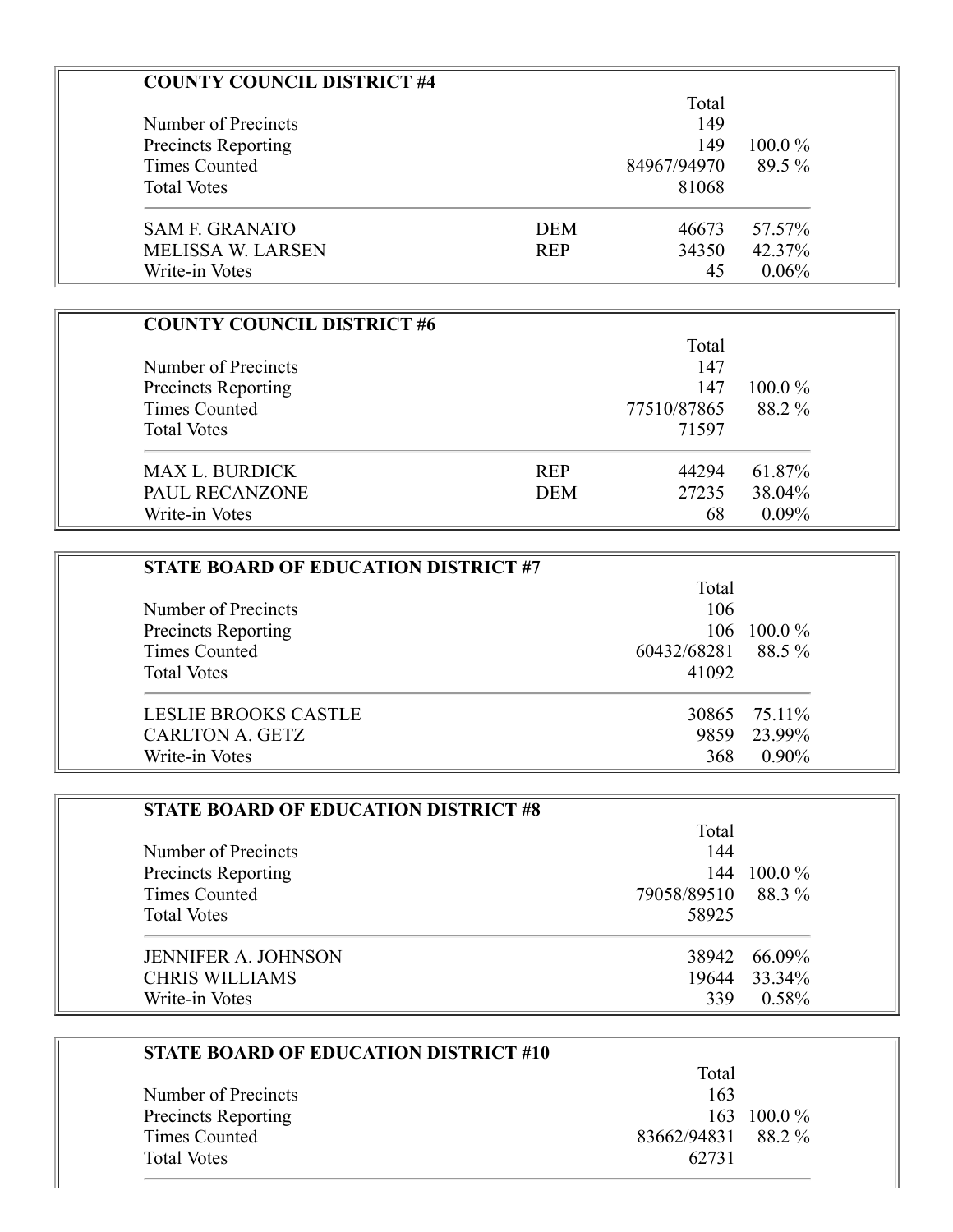| <b>STATE BOARD OF EDUCATION DISTRICT #11</b> |                    |              |
|----------------------------------------------|--------------------|--------------|
|                                              | Total              |              |
| Number of Precincts                          | 122                |              |
| <b>Precincts Reporting</b>                   |                    | 122 100.0 %  |
| Times Counted                                | 71860/82250 87.4 % |              |
| <b>Total Votes</b>                           | 54449              |              |
| <b>JEFFERSON MOSS</b>                        |                    | 36575 67.17% |
| <b>SERGIO X. VASQUEZ</b>                     |                    | 17611 32.34% |
| Write-in Votes                               | 263                | 0.48%        |

| <b>CANYONS SCHOOL DISTRICT PRECINCT #1</b> |            |             |
|--------------------------------------------|------------|-------------|
|                                            | Total      |             |
| Number of Precincts                        | 20         |             |
| <b>Precincts Reporting</b>                 | 20         | $100.0\%$   |
| Times Counted                              | 9666/11438 | 84.5 %      |
| <b>Total Votes</b>                         | 7604       |             |
| <b>ROBERT GREEN</b>                        |            | 4176 54.92% |
| <b>MONT L. MILLERBERG</b>                  | 3391       | 44.59%      |
| Write-in Votes                             | 37         | $0.49\%$    |

| <b>CANYONS SCHOOL DISTRICT PRECINCT #3</b> |                    |           |
|--------------------------------------------|--------------------|-----------|
|                                            | Total              |           |
| Number of Precincts                        | 37                 |           |
| Precincts Reporting                        | 37                 | $100.0\%$ |
| Times Counted                              | 15901/17377 91.5 % |           |
| <b>Total Votes</b>                         | 12470              |           |
| NANCY TINGEY                               | 8321               | 66.73%    |
| <b>CLAY PEARCE</b>                         | 4111               | 32.97%    |
| Write-in Votes                             | 38                 | $0.30\%$  |

| <b>CANYONS SCHOOL DISTRICT PRECINCT #7</b> |             |           |
|--------------------------------------------|-------------|-----------|
|                                            | Total       |           |
| Number of Precincts                        | 16          |           |
| Precincts Reporting                        | 16.         | $100.0\%$ |
| Times Counted                              | 10707/12171 | 88.0%     |
| <b>Total Votes</b>                         | 8852        |           |
| <b>CHAD IVERSON</b>                        | 4861        | 54.91%    |
| PAUL J. MCCARTY                            | 3967        | 44.81%    |
| Write-in Votes                             | 24          | $0.27\%$  |

#### **GRANITE SCHOOL DISTRICT PRECINCT #1**

Number of Precincts 54

 $\sim$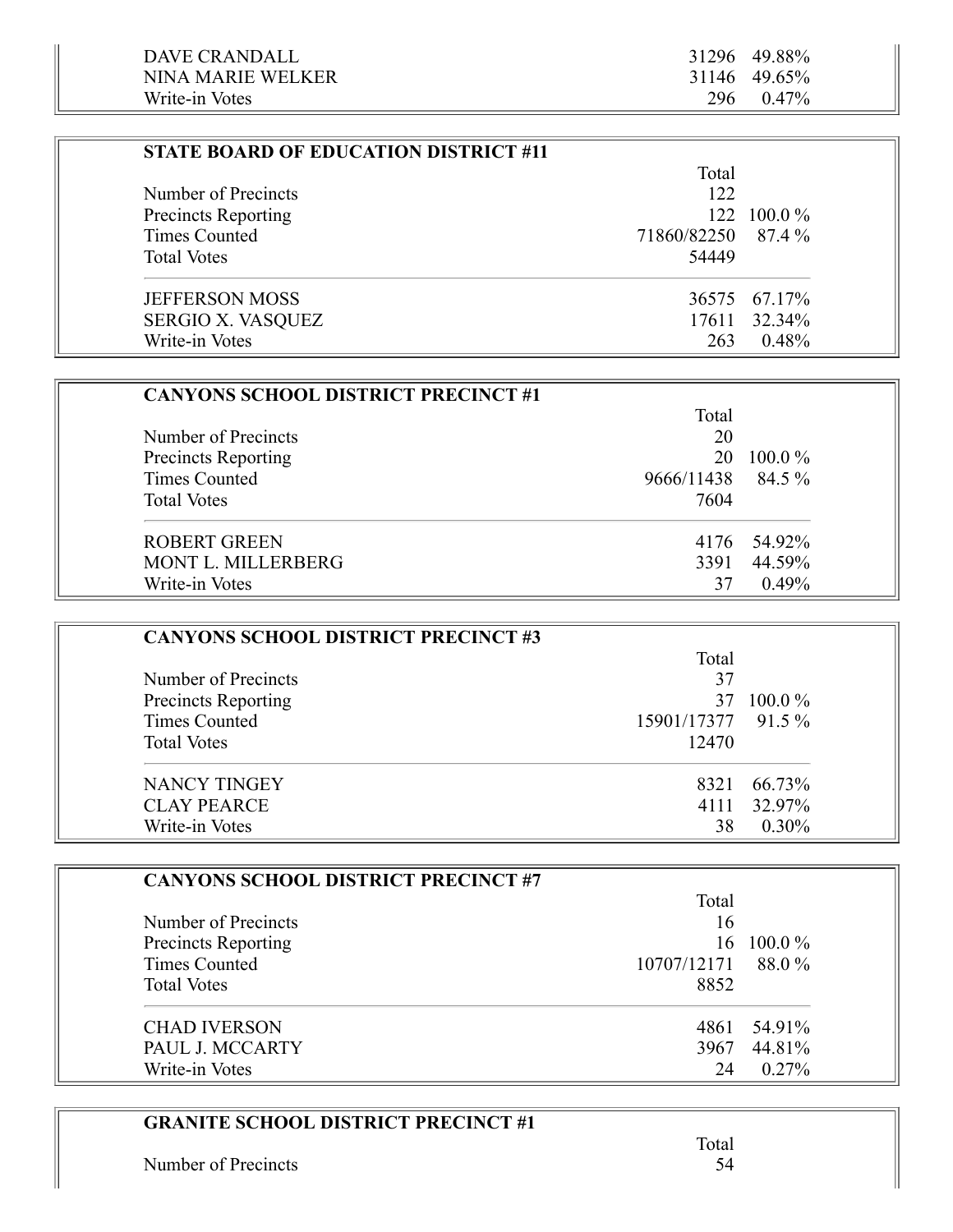| <b>Precincts Reporting</b><br>Times Counted | 30345/33355 91.0 % | 54 100.0 %   |
|---------------------------------------------|--------------------|--------------|
| <b>Total Votes</b><br>DAN LOFGREN           | 23275              | 18182 78.12% |
| R. WAGNER JONES                             |                    | 4980 21.40%  |
| Write-in Votes                              | 113                | $0.49\%$     |

| <b>GRANITE SCHOOL DISTRICT PRECINCT #2</b> |                    |              |
|--------------------------------------------|--------------------|--------------|
|                                            | Total              |              |
| Number of Precincts                        | 41                 |              |
| Precincts Reporting                        | 41                 | $100.0\%$    |
| Times Counted                              | 22037/25144 87.6 % |              |
| <b>Total Votes</b>                         | 15917              |              |
| <b>CONNIE ANDERSON</b>                     |                    | 15712 98.71% |
| Write-in Votes                             | 205                | $1.29\%$     |

| <b>GRANITE SCHOOL DISTRICT PRECINCT #4</b> |                    |              |
|--------------------------------------------|--------------------|--------------|
|                                            | Total              |              |
| Number of Precincts                        | 39                 |              |
| <b>Precincts Reporting</b>                 | 39.                | $100.0\%$    |
| <b>Times Counted</b>                       | 17589/20757 84.7 % |              |
| <b>Total Votes</b>                         | 13995              |              |
| <b>SARAH R. MEIER</b>                      |                    | 13766 98.36% |
| Write-in Votes                             | 229                | 1.64%        |

| <b>JORDAN SCHOOL DISTRICT PRECINCT #1</b> |                   |             |
|-------------------------------------------|-------------------|-------------|
|                                           | Total             |             |
| Number of Precincts                       | 28                |             |
| <b>Precincts Reporting</b>                | 28                | $100.0\%$   |
| Times Counted                             | 12244/13939 87.8% |             |
| <b>Total Votes</b>                        | 10100             |             |
| <b>J. LYNN CRANE</b>                      |                   | 5796 57.39% |
| <b>MICHAEL LIVSEY</b>                     | 4282              | 42.40%      |
| Write-in Votes                            | 22                | $0.22\%$    |

| <b>JORDAN SCHOOL DISTRICT PRECINCT #4</b> |             |           |
|-------------------------------------------|-------------|-----------|
|                                           | Total       |           |
| Number of Precincts                       | 27          |           |
| <b>Precincts Reporting</b>                | 27          | $100.0\%$ |
| Times Counted                             | 13665/15540 | 87.9%     |
| <b>Total Votes</b>                        | 11215       |           |
| <b>S. KAYLEEN WHITELOCK</b>               | 6241        | 55.65%    |
| <b>RICK BOJAK</b>                         | 4936        | 44.01%    |
| Write-in Votes                            | 38          | 0.34%     |

# **JORDAN SCHOOL DISTRICT PRECINCT #5**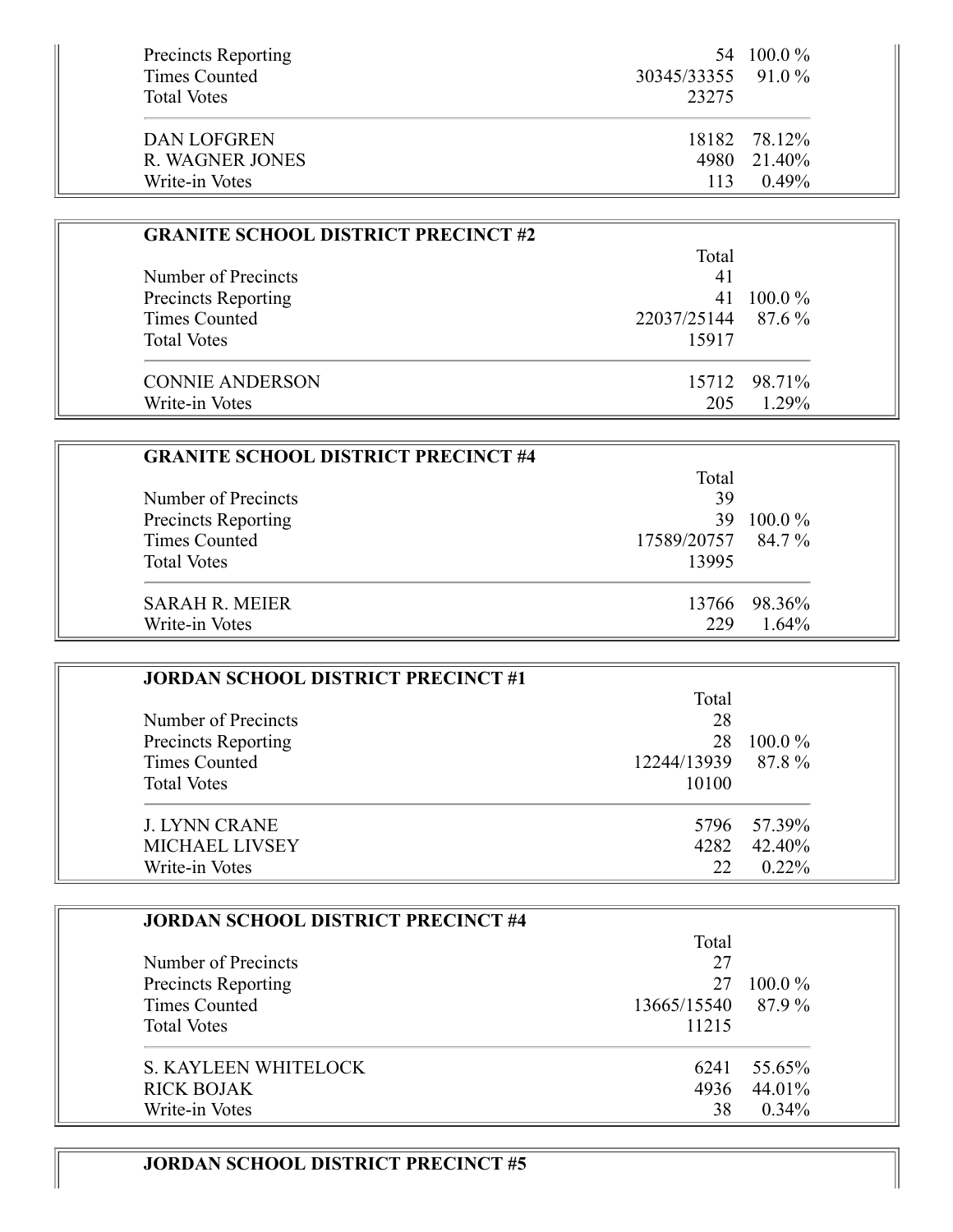|                            | Total             |            |
|----------------------------|-------------------|------------|
| Number of Precincts        | 22                |            |
| <b>Precincts Reporting</b> |                   | 22 100.0 % |
| Times Counted              | 11834/13769 85.9% |            |
| <b>Total Votes</b>         | 9025              |            |
| RICHARD S. OSBORN          | 8927              | 98.91%     |
| Write-in Votes             | 98                | $1.09\%$   |

| <b>JORDAN SCHOOL DISTRICT PRECINCT #6</b> |           |           |
|-------------------------------------------|-----------|-----------|
|                                           | Total     |           |
| Number of Precincts                       | 17        |           |
| Precincts Reporting                       | 17        | $100.0\%$ |
| <b>Times Counted</b>                      | 7656/9029 | 84.8%     |
| <b>Total Votes</b>                        | 6002      |           |
| <b>JANICE LEAVITT VOORHIES</b>            | 5931      | 98.82%    |
| Write-in Votes                            |           | 1.18%     |

| <b>MURRAY SCHOOL DISTRICT PRECINCT #1</b> |           |            |
|-------------------------------------------|-----------|------------|
|                                           | Total     |            |
| Number of Precincts                       |           |            |
| Precincts Reporting                       | 8         | $100.0\%$  |
| <b>Times Counted</b>                      | 2648/3079 | $86.0\,\%$ |
| <b>Total Votes</b>                        | 2181      |            |
| <b>MARIA "MITZIE" HUFF</b>                | 2151      | 98.62%     |
| Write-in Votes                            | 30        | 1.38%      |

| MURRAY SCHOOL DISTRICT PRECINCT #4 |           |           |
|------------------------------------|-----------|-----------|
|                                    | Total     |           |
| Number of Precincts                |           |           |
| <b>Precincts Reporting</b>         |           | $100.0\%$ |
| <b>Times Counted</b>               | 2811/3338 | 84.2 %    |
| <b>Total Votes</b>                 | 2204      |           |
| <b>CRIS LONGHURST</b>              | 2172      | 98.55%    |
| Write-in Votes                     | 32        | 1.45%     |

| <b>MURRAY SCHOOL DISTRICT PRECINCT #5</b> |           |           |
|-------------------------------------------|-----------|-----------|
|                                           | Total     |           |
| Number of Precincts                       | 8         |           |
| Precincts Reporting                       | 8         | $100.0\%$ |
| <b>Times Counted</b>                      | 3278/3812 | 86.0%     |
| <b>Total Votes</b>                        | 2604      |           |
| <b>MARJORIE L TUCKETT</b>                 | 2568      | 98.62%    |
| Write-in Votes                            | 36        | 1.38%     |

# **SALT LAKE CITY SCHOOL DISTRICT PRECINCT #1**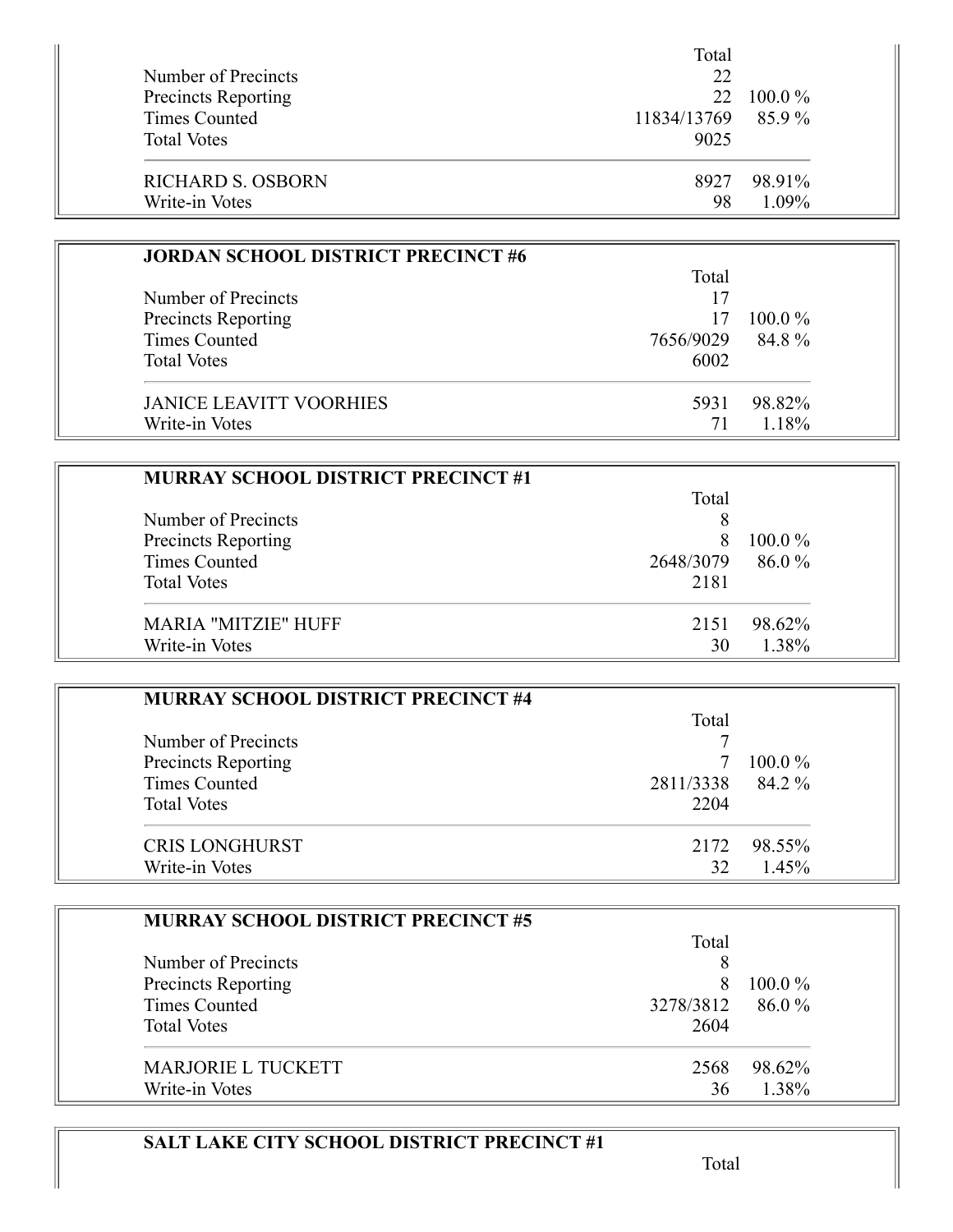| Number of Precincts        | 12               |             |
|----------------------------|------------------|-------------|
| <b>Precincts Reporting</b> |                  | 12 100.0 %  |
| Times Counted              | 6060/7291 83.1 % |             |
| <b>Total Votes</b>         | 4623             |             |
|                            |                  |             |
| <b>TIFFANY SANDBERG</b>    |                  | 2303 49.79% |
| <b>AMANDA THORDERSON</b>   |                  | 2298 49.73% |
| Write-in Votes             |                  | 22 0.48%    |

| <b>SALT LAKE CITY SCHOOL DISTRICT PRECINCT #2</b> |                  |               |
|---------------------------------------------------|------------------|---------------|
|                                                   | Total            |               |
| Number of Precincts                               | 10               |               |
| Precincts Reporting                               |                  | 10 100.0 $\%$ |
| Times Counted                                     | 4261/5361 79.5 % |               |
| <b>Total Votes</b>                                | 3450             |               |
| <b>MICHAEL CLARA</b>                              |                  | 2157 62.52%   |
| ALAMA ULUAVE                                      |                  | 1283 37.19%   |
| Write-in Votes                                    |                  | $0.29\%$      |

| <b>SALT LAKE CITY SCHOOL DISTRICT PRECINCT #5</b> |                   |             |
|---------------------------------------------------|-------------------|-------------|
|                                                   | Total             |             |
| Number of Precincts                               | 20                |             |
| Precincts Reporting                               |                   | 20 100.0 %  |
| <b>Times Counted</b>                              | 10245/11609 88.3% |             |
| <b>Total Votes</b>                                | 7242              |             |
| <b>HEATHER BENNETT</b>                            |                   | 5739 79.25% |
| <b>BILLY PALMER</b>                               |                   | 1465 20.23% |
| Write-in Votes                                    |                   | $0.52\%$    |

| <b>SALT LAKE CITY SCHOOL DISTRICT PRECINCT #7</b> |                    |
|---------------------------------------------------|--------------------|
|                                                   | Total              |
| Number of Precincts                               | 24                 |
| Precincts Reporting                               | 24 100.0 %         |
| <b>Times Counted</b>                              | 12545/14258 88.0 % |
| <b>Total Votes</b>                                | 8739               |
| <b>KRISTI SWETT</b>                               | 8621 98.65%        |
| Write-in Votes                                    | 1.35%<br>118       |

| <b>COPPERTON TOWNSHIP</b> |         |          |  |
|---------------------------|---------|----------|--|
|                           | Total   |          |  |
| Number of Precincts       |         |          |  |
| Precincts Reporting       |         | 100.0%   |  |
| <b>Times Counted</b>      | 346/378 | $91.5\%$ |  |
| <b>Total Votes</b>        | 108     |          |  |
| Write-in Votes            | 108     | 100.00%  |  |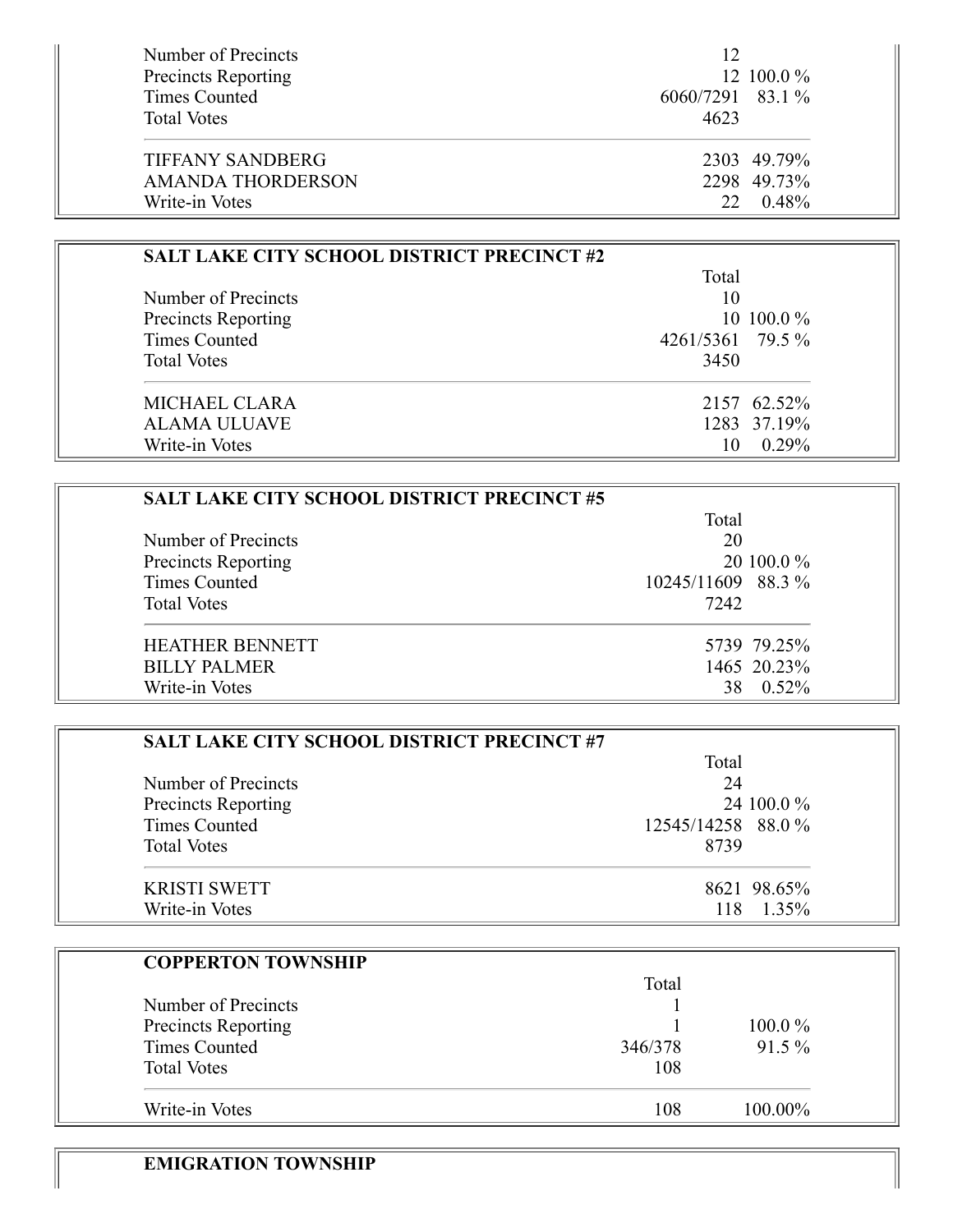|                                            | Total   | $100.0\%$ |
|--------------------------------------------|---------|-----------|
| Number of Precincts<br>Precincts Reporting |         |           |
|                                            |         |           |
| <b>Times Counted</b>                       | 423/915 | $46.2\%$  |
| <b>Total Votes</b>                         | 572     |           |
| <b>FRED A. SMOLKA</b>                      | 300     | 52.45%    |
| <b>DAVID PAUL BREMS</b>                    | 239     | 41.78%    |
| Write-in Votes                             | 33      | 5.77%     |

Ĥ.

| <b>CHARLES D. BEHRENS, JR.</b> |               |           |
|--------------------------------|---------------|-----------|
|                                | Total         |           |
| Number of Precincts            | 724           |           |
| Precincts Reporting            | 724           | $100.0\%$ |
| Times Counted                  | 386729/444196 | 87.1 %    |
| <b>Total Votes</b>             | 316128        |           |
| <b>YES</b>                     | 248289        | 78.54%    |
| NO                             | 67839         | 21.46%    |

| <b>ANN BOYDEN</b>    |               |           |
|----------------------|---------------|-----------|
|                      | Total         |           |
| Number of Precincts  | 724           |           |
| Precincts Reporting  | 724           | $100.0\%$ |
| <b>Times Counted</b> | 386729/444196 | 87.1 %    |
| <b>Total Votes</b>   | 317726        |           |
| <b>YES</b>           | 252046        | 79.33%    |
| N <sub>O</sub>       | 65680         | 20.67%    |

| <b>ROYAL I. HANSEN</b> |               |           |
|------------------------|---------------|-----------|
|                        | Total         |           |
| Number of Precincts    | 724           |           |
| Precincts Reporting    | 724           | $100.0\%$ |
| <b>Times Counted</b>   | 386729/444196 | 87.1%     |
| <b>Total Votes</b>     | 317563        |           |
| <b>YES</b>             | 245784        | 77.40%    |
| NO.                    | 71779         | 22.60%    |

| <b>ELIZABETH A. LINDSLEY</b> |               |           |
|------------------------------|---------------|-----------|
|                              | Total         |           |
| Number of Precincts          | 724           |           |
| Precincts Reporting          | 724           | $100.0\%$ |
| <b>Times Counted</b>         | 386729/444196 | 87.1%     |
| <b>Total Votes</b>           | 318123        |           |
| <b>YES</b>                   | 251203        | 78.96%    |
| NO                           | 66920         | 21.04%    |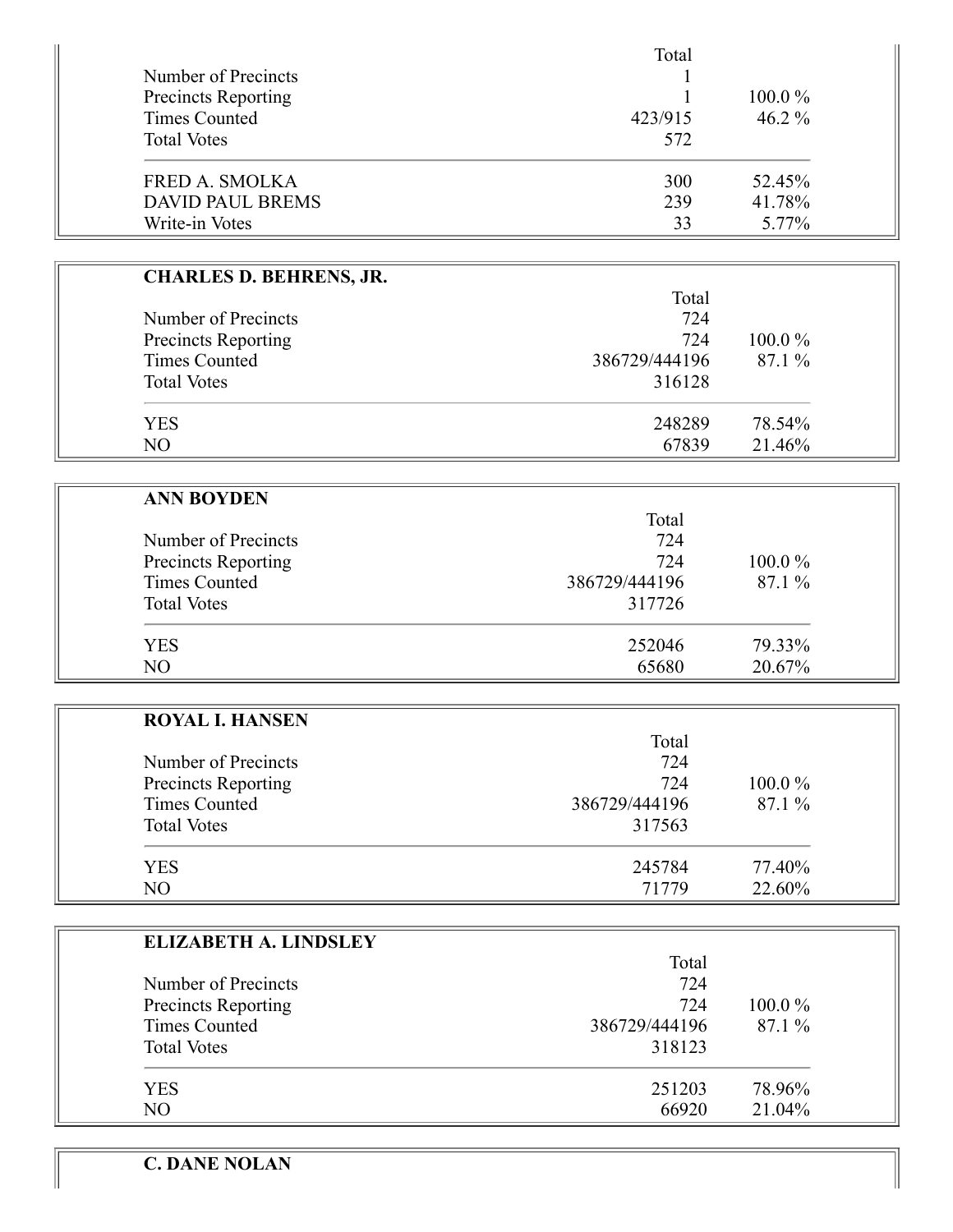|                            | Total         |           |
|----------------------------|---------------|-----------|
| Number of Precincts        | 724           |           |
| <b>Precincts Reporting</b> | 724           | $100.0\%$ |
| Times Counted              | 386729/444196 | 87.1%     |
| <b>Total Votes</b>         | 316860        |           |
| <b>YES</b>                 | 245933        | 77.62%    |
| NO                         | 70927         | 22.38%    |

| <b>ANTHONY B. QUINN</b>    |               |           |
|----------------------------|---------------|-----------|
|                            | Total         |           |
| Number of Precincts        | 724           |           |
| <b>Precincts Reporting</b> | 724           | $100.0\%$ |
| Times Counted              | 386729/444196 | 87.1 %    |
| <b>Total Votes</b>         | 316594        |           |
| <b>YES</b>                 | 243105        | 76.79%    |
| NO                         | 73489         | 23.21%    |

| <b>CONSTITUTIONAL AMENDMENT A</b> |               |           |
|-----------------------------------|---------------|-----------|
|                                   | Total         |           |
| Number of Precincts               | 724           |           |
| Precincts Reporting               | 724           | $100.0\%$ |
| <b>Times Counted</b>              | 386729/444196 | 87.1 %    |
| <b>Total Votes</b>                | 342977        |           |
| <b>AGAINST</b>                    | 174015        | 50.74%    |
| <b>FOR</b>                        | 168962        | 49.26%    |

| <b>CONSTITUTIONAL AMENDMENT B</b> |               |           |
|-----------------------------------|---------------|-----------|
|                                   | Total         |           |
| Number of Precincts               | 724           |           |
| Precincts Reporting               | 724           | $100.0\%$ |
| <b>Times Counted</b>              | 386729/444196 | 87.1 %    |
| <b>Total Votes</b>                | 358949        |           |
| <b>FOR</b>                        | 240614        | 67.03%    |
| <b>AGAINST</b>                    | 118335        | 32.97%    |

| <b>COUNTY PROPOSITION #1</b>         | Total         |           |
|--------------------------------------|---------------|-----------|
| Number of Precincts                  | 724           |           |
| <b>Precincts Reporting</b>           | 724           | $100.0\%$ |
| Times Counted                        | 386729/444196 | 87.1 %    |
| <b>Total Votes</b>                   | 351821        |           |
| FOR THE ISSUANCE OF BONDS            | 197499        | 56.14%    |
| <b>AGAINST THE ISSUANCE OF BONDS</b> | 154322        | 43.86%    |

# **INCORPORATION OF MILLCREEK**